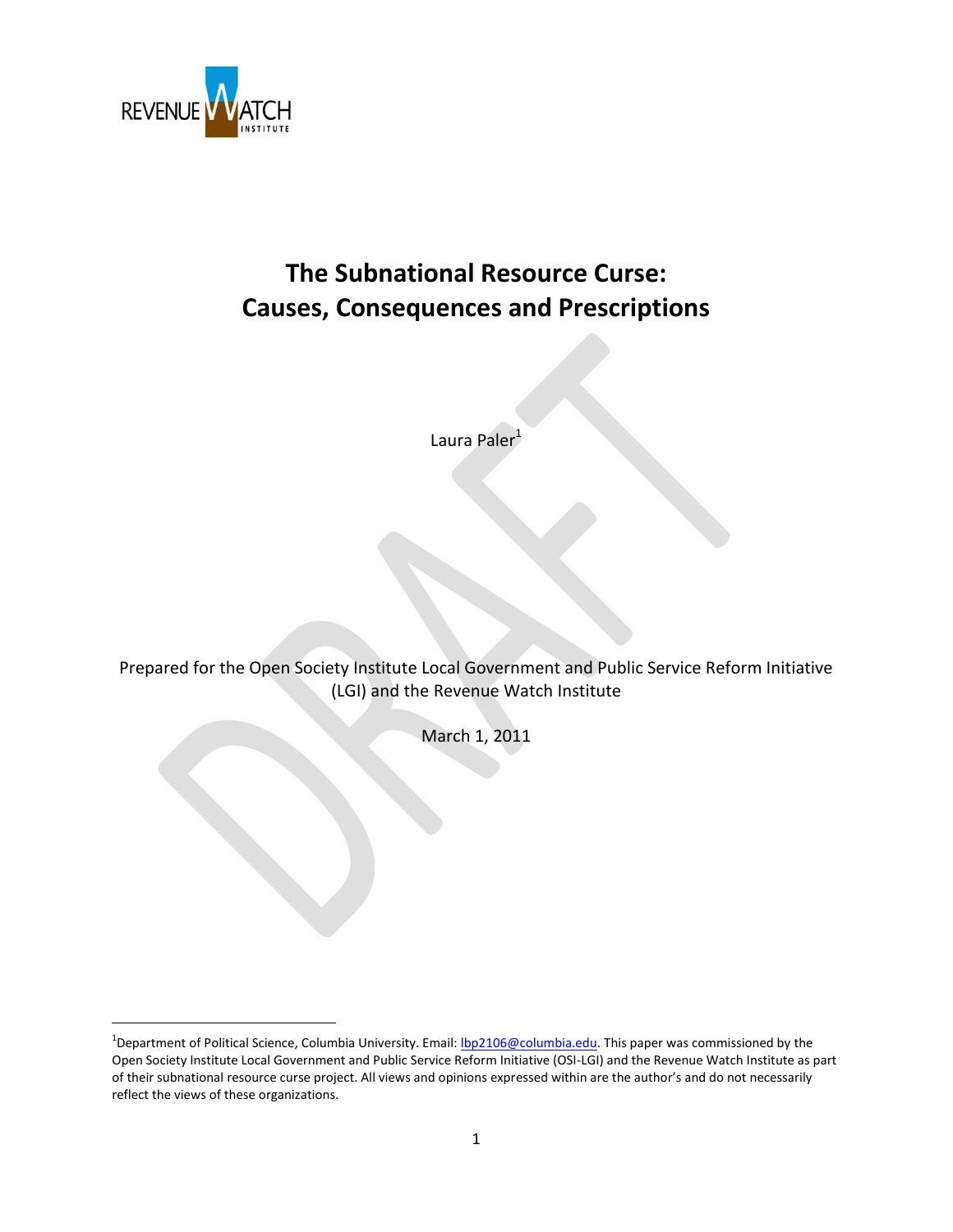

## **Contents**

| 1  |       |                                                                                       |  |
|----|-------|---------------------------------------------------------------------------------------|--|
| 2  |       |                                                                                       |  |
|    | 2.1   |                                                                                       |  |
|    | 2.2   |                                                                                       |  |
|    | 2.2.1 |                                                                                       |  |
|    | 2.2.2 |                                                                                       |  |
|    | 2.2.3 |                                                                                       |  |
|    | 2.2.4 |                                                                                       |  |
|    | 2.3   |                                                                                       |  |
|    | 2.4   |                                                                                       |  |
| 3  |       |                                                                                       |  |
|    | 3.1   |                                                                                       |  |
|    | 3.2   |                                                                                       |  |
| 4  |       | Policy and Development Interventions for Mitigating the Subnational Resource Curse 24 |  |
|    | 4.1   |                                                                                       |  |
|    | 4.2   |                                                                                       |  |
|    | 4.3   |                                                                                       |  |
|    | 4.4   |                                                                                       |  |
|    | 4.5   |                                                                                       |  |
| 5. |       |                                                                                       |  |
|    |       |                                                                                       |  |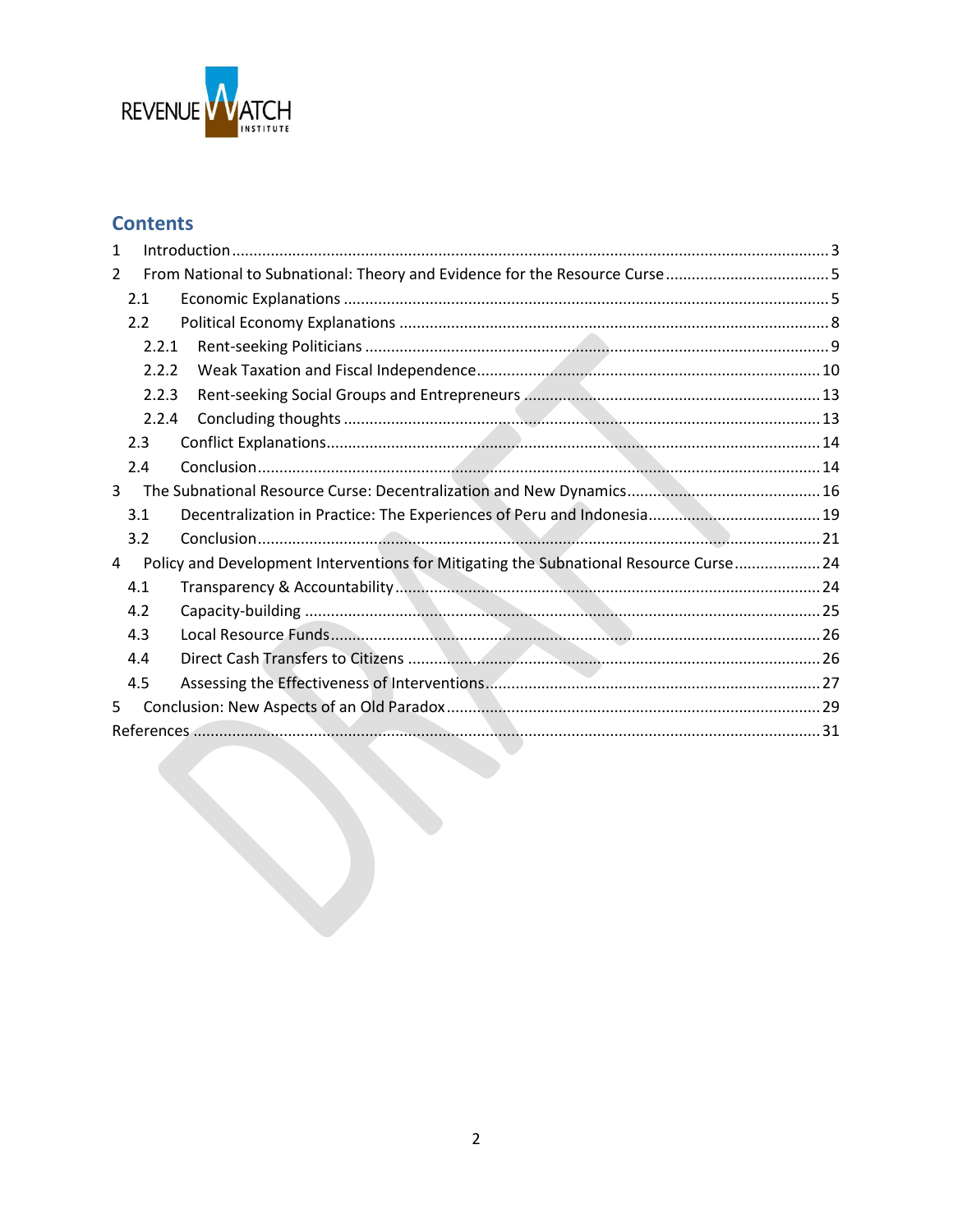

## <span id="page-2-0"></span>**1 Introduction**

It is widely believed that natural resources can be detrimental to development and good governance. A vast literature on the resource curse has linked 'point-source' (geographically localized) natural resources like oil, gas and minerals to slow economic growth (Auty 1993; Sachs and Warner 1997; Sachs and Warner 2001); corruption and patronage (Leite and Weidemann 1999; Robinson et al. 2006); the under-provision of public goods (Tornell and Lane 1998; Tornell and Lane 1999), authoritarianism and, in democracies, weak accountability (Ross 2001; Ross 2004a); and conflict and civil war (Collier and Hoeffler 2004; Fearon and Laitin 2003). Much of the debate over whether the curse exists, and why, has focused on the country-level.<sup>2</sup> In recent years, however, the wave of decentralization and democratization in resource rich developing countries has raised new questions: Is there now such a thing as a *sub*national resource curse? If so, in what ways is it similar to or different than the nationallevel resource curse? And, what are the most effective strategies for mitigating it?

The goal of this paper is to attempt to answer these three questions, with a focus on resource rich developing countries that have recently undertaken fiscal or political decentralization. The decentralization trend in recent years has been embraced in the wake of what many believe was a long tenure of bad centralized governance in the developing world (Bardhan 2002). The promise of decentralization lies in its ability to improve the provision of public goods and services and make government more responsive and accountable to citizens by bringing state and society into closer proximity (Bardhan 2002; Tiebout 1956). For resource rich countries, it has also often meant granting new responsibilities and resources to local governments where those resources originate. These local governments now stand to confront the challenges and reap the benefits of resource wealth, but the political and socio-economic consequences of this shift are not yet well understood.

Recognizing the possible susceptibility of local governments to the resource curse, the Revenue Watch Institute and Open Society Institute Local Government and Public Service Reform Initiative (LGI) have, since 2008, conducted a project focused on combating the resource curse at the subnational level. This pilot project has taken place in Indonesia, Nigeria, Peru, and, most recently, Ghana. This paper aims to provide a framework for understanding the subnational resource curse and to help inform the work of these organizations and others interested in tackling this new dimension of the resource curse.

I make four main points in this paper. First, the subnational resource curse is not necessarily a "thoroughly modern resource curse" (Arellano-Yanguas 2008) in that the many of the general causal mechanisms developed for the country level apply to the local level as well. The subnational resource curse differs in important ways from the national resource curse, however, in that the relationship between the central and local governments takes center stage. At the country level, there is no higher level of government that can set policy to minimize the resource curse. Yet, the central government can

 $\overline{\phantom{a}}$ 

 $^2$  For good review articles on the resource curse, see Ross (1999) and Rosser (2006).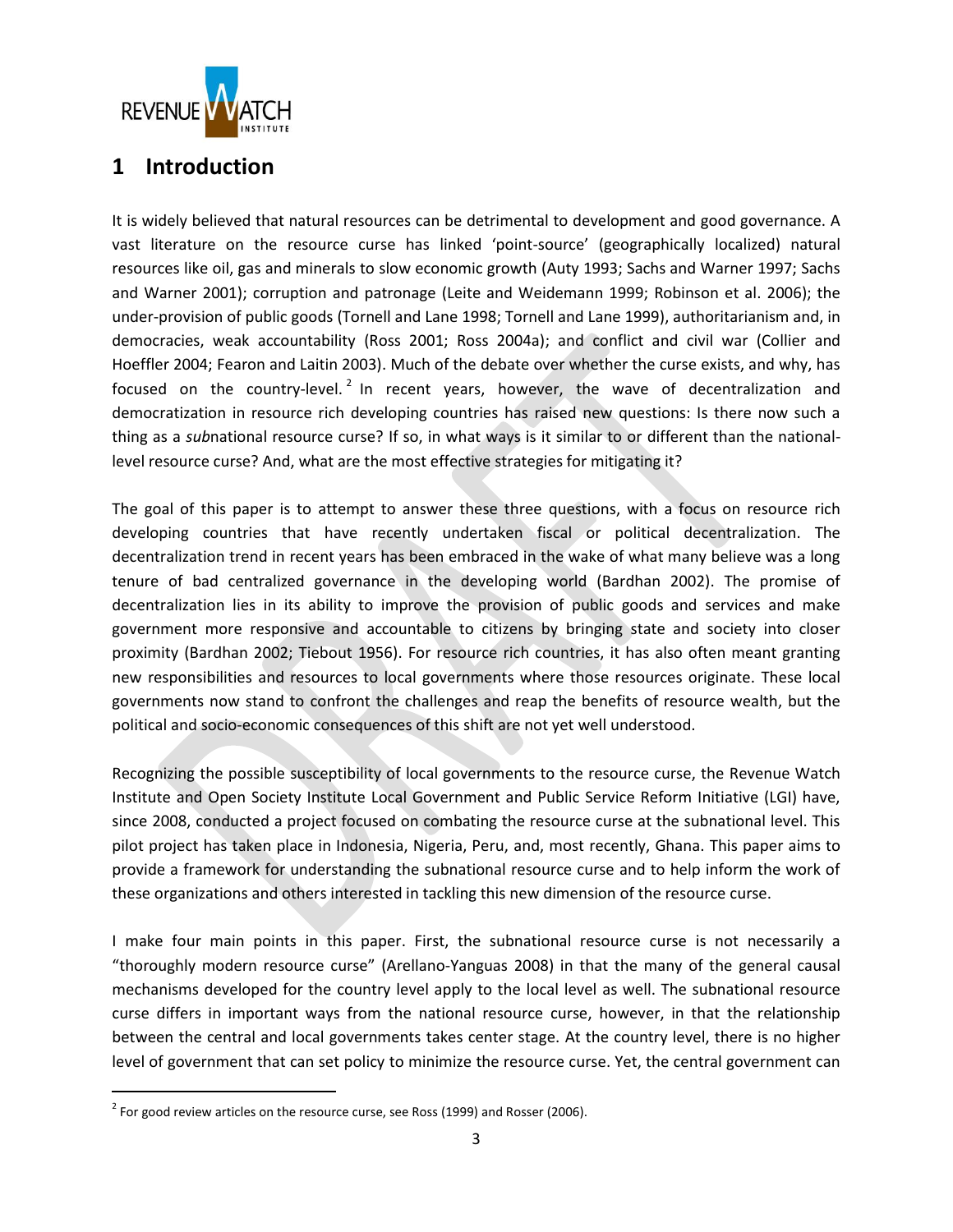

l

play this role vis-à-vis local government and the way in which it sets and enforces policy can either mitigate or exacerbate the subnational resource curse. Local governments, for their part, bear a greater share of responsibility for development under decentralization and its success depends on whether it has the will and ability to navigate relations with the center, producing firms, and citizens.

Third, there is much to be learned about the resource curse in general by investigating it at the subnational level. At least two major challenges confront research on the resource curse. For one, the resource curse logic implies a strong causal relationship between natural resource wealth and underdevelopment, but the empirical research has struggled to provide strong evidence substantiating these causal claims and test rival mechanisms.<sup>3</sup> Empirical tests to date have primarily employed cross-national regressions, which raise concerns about how well key concepts are measured by aggregate data and how successful various statistical estimation strategies perform in identifying true causal relationships. The second challenge has been theorizing the relevant contextual factors that mediate the impact of the resource curse and to test them. Recent studies have made progress in confronting these challenges by studying the resource curse using subnational variation within large decentralized countries. The best of these studies employ strong strategies for causal identification, better data, and a more controlled analysis of contextual factors to provide more conclusive evidence on the resource curse (Snyder 2001). While a notable drawback is that results obtained in one country cannot be generalized to others, more research along subnational lines would be welcome.

Finally, there already exists a number of promising proposals for how to combat the resource curse at the national level, and many of these apply to the subnational level as well. More rigorous impact evaluations would greatly facilitate understanding of the consequences of the resource curse, and how to combat it. Randomized evaluations—which identify program impacts by comparing 'treatment' and 'control' groups—are especially necessary. Such evaluations should aim to shed light on: (1) effective strategies for combating the resource curse; and (2) whether resource wealth affects the effectiveness of development interventions more broadly. Clearly, not all policy and development initiatives lend themselves to randomized evaluations. But moving from thinking of policy prescriptions at the national level to how they might be tested at the local level presents exciting new opportunities for advancing knowledge of what works, and why.

 $^3$  By strong causal identification I refer to the notion that understanding how X (say, oil) causes Y (say corruption) requires ruling out that: (a) Y is actually affecting X (reverse causality, or endogeneity), and (b) that Y is actually being caused by some other variable Z that is not accounted for. The gold standard is using techniques that apply (or mimic) experimental conditions. In an experiment, the units of interest (say countries, or local governments within a country) would be randomly assigned to a 'treatment' group that gets X (oil) and a counterfactual 'control' group that does not. Since randomization ensures that the two groups are alike in every way prior to the allocation of oil, any difference between the groups can be attributed solely to oil (Brollo et al (2010) approximate this). Since such experimental conditions are hard to accomplish in practice with natural resources, the most frequently applied approach has been to use exogenous variation that affects X and only affects Y via X (an instrumental variables approach).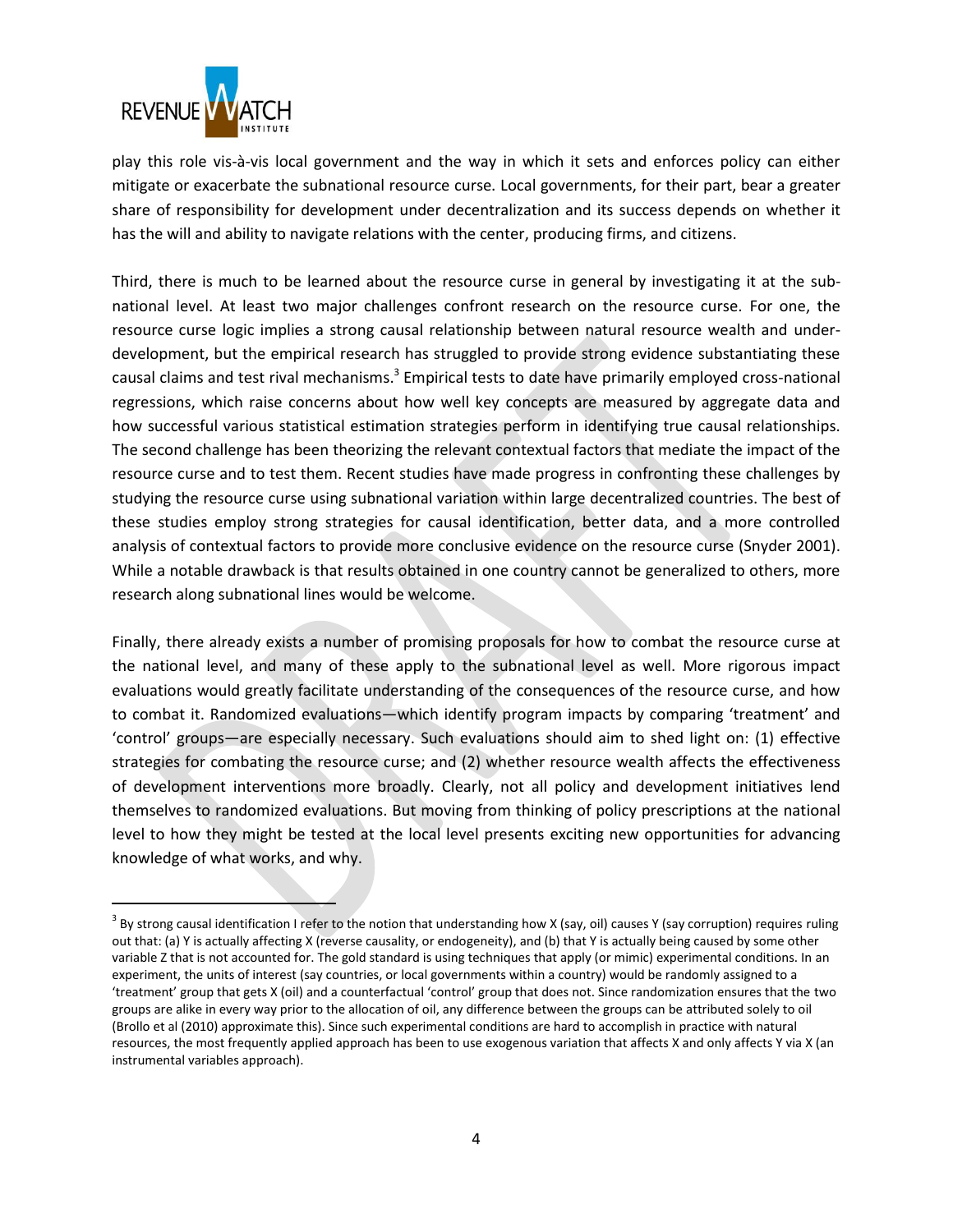

This paper proceeds by first reviewing, in Section [2,](#page-4-0) the theory and evidence for the general causal claims behind the resource curse. I discuss each of the three major schools of explanations—economic explanations, political economy explanations, and conflict explanations—and hypothesize how each might operate at the subnational level. I then turn in Section [3](#page-15-0) to considering what is different about the subnational resource curse, namely how it shapes, and is shaped by, new relationships between the central government, local governments, producing firms and citizens. I illustrate this discussion with reference to Peru and Indonesia as case studies. Finally, in Section [4,](#page-23-0) I discuss the implications of the subnational resource curse for policymakers and development organizations seeking to design appropriate initiatives to combat it.

# <span id="page-4-0"></span>**2 From National to Subnational: Theory and Evidence for the Resource Curse**

Research on the resource curse has generally deployed three types of explanations for why natural resource wealth causes under-development: (1) economic explanations that examine how resources affect prices and economic production; (2) political economy explanations that bring the political behavior of politicians and citizens to the forefront; and (3) conflict explanations that highlight how natural resources initiate or prolong civil strife. In this section, I review the major causal mechanisms and empirical evidence for the resource curse at the national level, and discuss how each of these explanations offers hypotheses for how the resource curse can work at the subnational level.

### <span id="page-4-1"></span>**2.1 Economic Explanations<sup>4</sup>**

 $\overline{a}$ 

While it was initially believed that natural resources would be a golden egg for many developing countries, since the 1950s economists have raised concerns about the impact of reliance on commodity exports on economic growth. One concern was a decline in the terms of trade (the ratio of exports to imports) over time. It was feared that countries reliant on commodity exports would experience a reduced ability to purchase manufactured goods over time, widening the development gap between industrialized and developing nations.<sup>5</sup> Another major concern has been commodity price volatility, which causes sharp fluctuations in revenue, makes economic policy more challenging to manage, and hurts investment. Scholars have debated inconclusively the extent to which these mechanisms hurt long-run growth in resource rich countries (Ross 1999).

Beginning in the early 1980s, experts have increasingly investigated a phenomenon known as "Dutch Disease", a phrase coined to characterize the experience of the Netherlands following their natural gas

 $^4$  I would like to thank Martin Ardanaz, Walker Hanlon and Pierce O'Reilly for helpful discussions on this section.

<sup>&</sup>lt;sup>5</sup> This is typically called the Prebisch-Singer thesis for two economists who independently came up with the idea at the same time. See Singer (1950) and Prebisch (1950)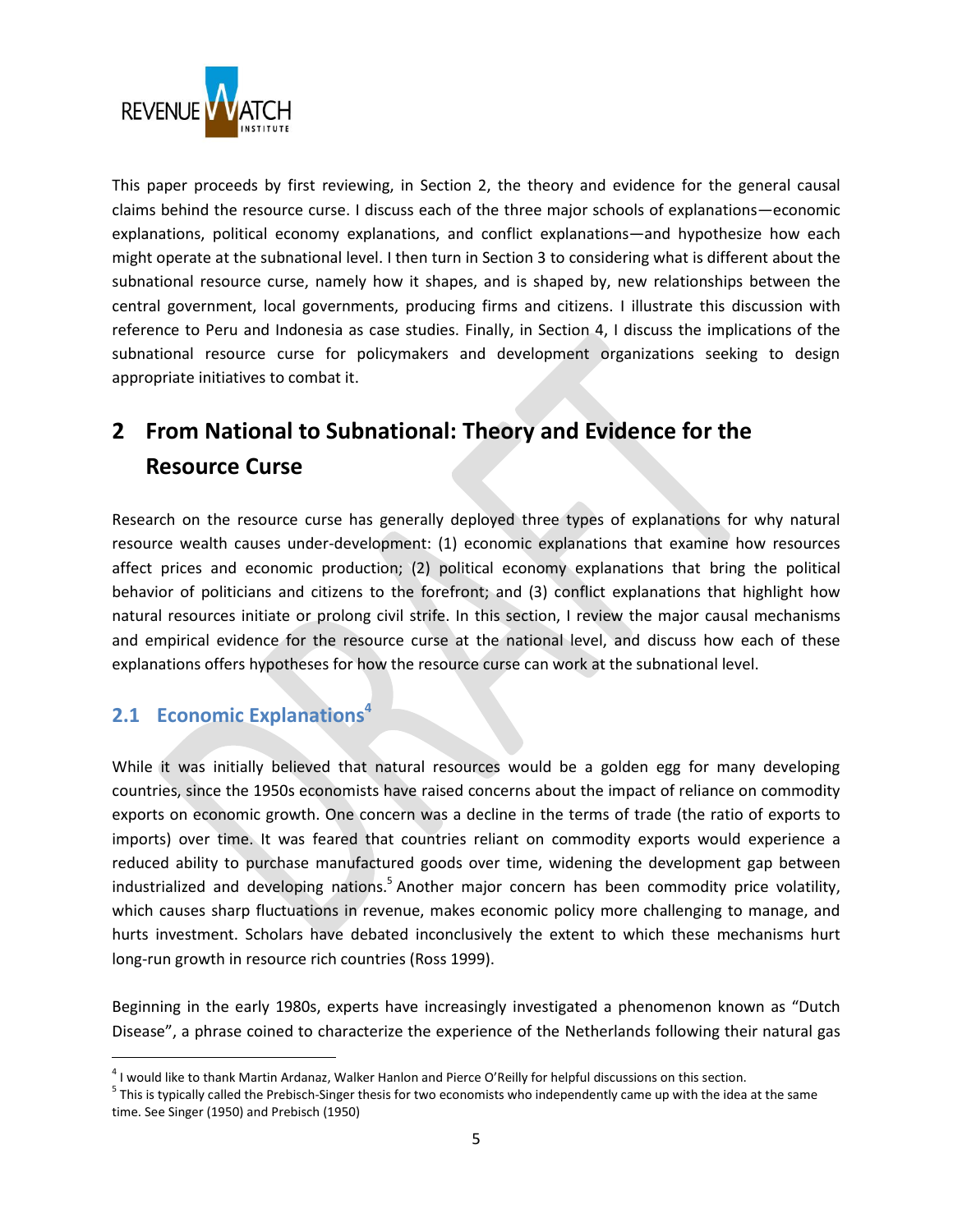

discovery in the 1960s. The Dutch Disease refers to a macro-economic process in which a natural resource shock (discovery or a price shock) triggers an appreciation in the real exchange rate, the reallocation of factors of production, and de-industrialization. In the case of the Netherlands, the gas boom caused a rise in demand for Dutch currency, which triggered an appreciation in the real exchange rate via the nominal exchange rate, making Dutch exports more expensive abroad and causing the manufacturing sector to contract. Dutch Disease is not unique to oil or gas shocks but could arise whenever there is an inflow of foreign exchange, for instance from other primary commodities (minerals), foreign aid, or remittances.

Cordon and Neary (1982) provide a classic formulation of how Dutch Disease works, which helps to shed light on how it might operate at a subnational level. Consider an open economy with three sectors: the oil or resource sector (a 'booming' tradable sector, where prices are set internationally), a manufacturing or agriculture sector (which becomes a 'lagging' tradable sector, where prices are also set internationally), and a non-tradable sector (say construction or services) consisting of goods that must be produced locally. They identify two separate channels by which resource booms harm the lagging sector. According to the *resource movement* (or *resource pull)* effect, the positive shock to the booming sector shifts labor into that sector and away from the lagging sector—a direct allocation of resources away from manufacturing or farming. According to the *spending effect* (also often called the *wealth effect)*, the booming resource sector also increases demand for non-tradables. Since nontradables have to be produced locally, labor and resources shift into that sector and wages and other costs of inputs (such as land) rise. The rising price of these inputs further squeezes the lagging sector.

Numerous studies have further developed the macro-economy behind Dutch Disease, but views on the extent to which it is a concern for developing countries remain mixed. On one hand, as Ross (1999) points out, some of the assumptions underpinning these theories, such as full employment, generally do not hold in developing countries. Another critique is that the Dutch Disease simply represents the shift to a new economic equilibrium based on a change in underlying fundamentals and does not necessarily imply lower long-run economic growth (Magud and Sosa 2010). In a recent review of the Dutch Disease literature, Magud and Sosa (2010) point out that most studies have focused on proximate outcomes, showing (as predicted by Dutch Disease) that revenue booms cause price changes and factor reallocation. These studies have not, however, succeeded in showing the link between Dutch Disease and lower long-run economic growth. In order for Dutch Disease to result in lower economic growth, there would have to be proof, for instance, that the lagging sector is intrinsically better for the economy, for instance by introducing new technology or learning-by-doing. Moreover, studies that have demonstrated a robust negative correlation between resources and economic growth—and have argued for a Dutch Disease interpretation of these outcomes—cannot persuasively rule out rival mechanisms (Gylfason et al. 1999; Sachs and Warner 1997; Sachs and Warner 2001).

Dutch Disease could also theoretically operate at the subnational level. Dutch Disease is triggered by an appreciation in the real exchange rate (defined as the value of goods and services that can be purchased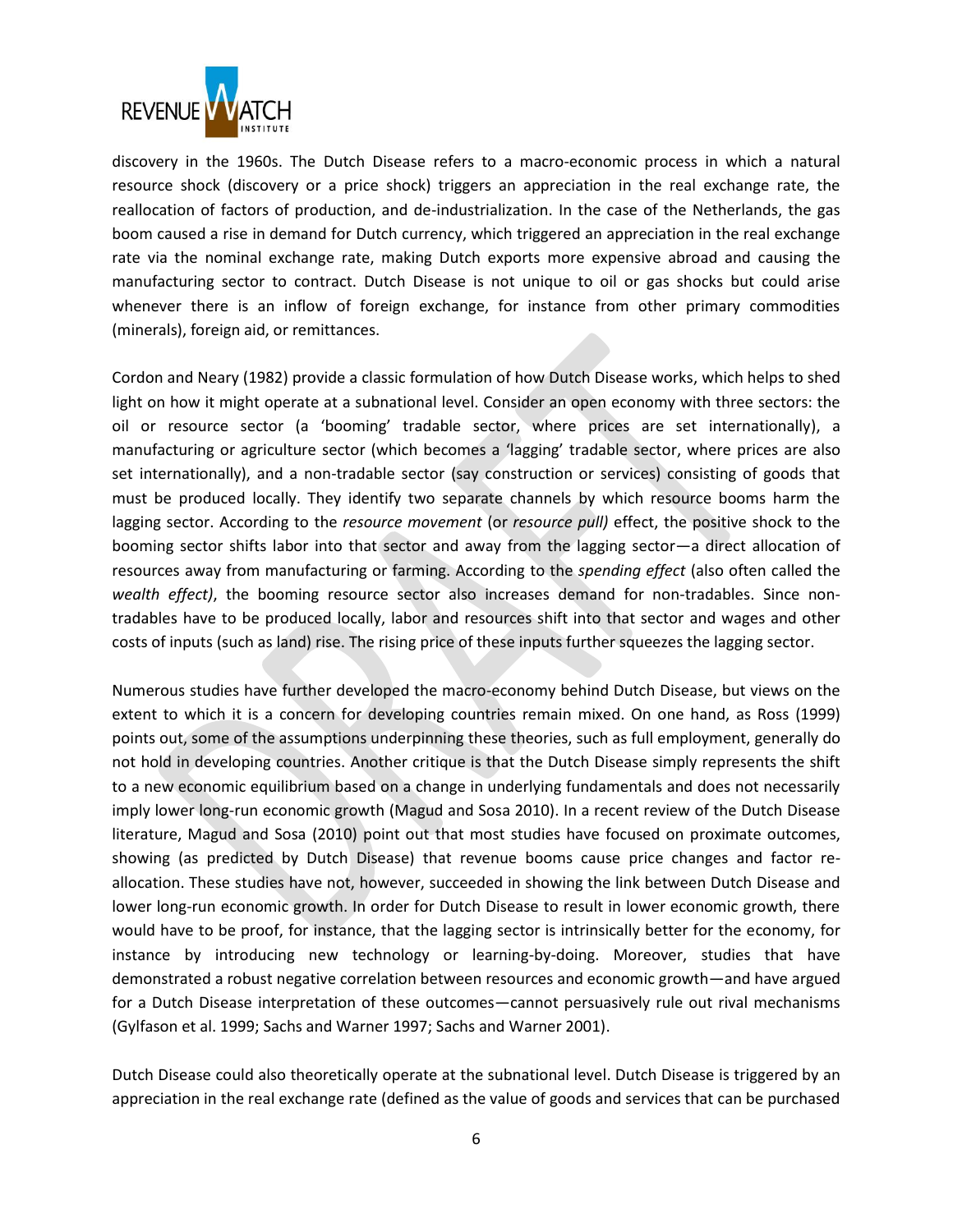

 $\overline{\phantom{a}}$ 

domestically versus abroad). In the case of the Netherlands, as discussed above, this occurred via an appreciation in the nominal exchange rate. While the nominal exchange rate story does not make sense at the subnational level, subnational governments could still experience a sharp rise in local price levels due to the inflow of money from the booming sector.<sup>6</sup> Following the logic of the *wealth effect* described above, the inflow will increase demand for non-tradables, driving up their price. While labor migration or reducing unemployment could offset the increase in wages, prices for factors like land and water will also rise relative to previously (and to other subnational units not experiencing a boom).<sup>7</sup> Similarly, the *resource pull* effect could operate at the local level, drawing resources away from the lagging sector.

There are many ways in which a resource boom could be good for local governments, for instance by providing the revenue and access to credit that can fund long-run growth and development. But resource curse dynamics help to highlight some of the challenges that local governments might face. First, the local economy could suffer a loss in diversity insofar as factors are allocated away from manufacturing or agriculture and into the booming sector or non-tradable sector. As more resources get drawn into the booming sector—and if the non-tradable sector becomes highly specialized to support the booming sector—it could become harder for the locality to weather adverse commodity shocks.<sup>8</sup> Similarly, where resource booms are temporary, governments need to plan for the eventual dislocation of labor and capital that will occur as the booming sector expends itself. Second, if the lagging sector brings more gains to productivity (due to the use of technology, for instance), then increased reliance on the booming or non-tradable sector could cause overall productivity to suffer. Third, while resource booms can cause wages to rise, some groups in the population will inevitably get left behind and will be hurt by rising local prices.

Some scholars have empirically investigated such dimensions of the Dutch Disease at the local level to explain variation in development across resource rich and non-resource rich localities within the same country. Caselli and Michaels (2009) examine why windfall gains from oil at the municipal level in Brazil do not appear to translate into higher levels of social welfare. Arguing that natural resource endowments are plausibly exogenous (necessary for causal identification), they leverage the fact that Brazil has both onshore and offshore oil and find some evidence that onshore oil causes a resource pull effect—there is a minor reallocation of local productive factors from industrial to non-industrial activities. They find no evidence for the *wealth effect*, measured by a declining labor supply or an increase in wages.

<sup>&</sup>lt;sup>6</sup>Since subnational economies are typically small relative to the national economy, a boom in one locality would not necessarily cause a change in the nominal exchange rate. Moreover, if resources caused an appreciation in the nominal exchange rate, the change would affect the country as a whole and not just the producing region.

 $^7$  The real exchange rate is only relevant across currencies. But you could think of a rise in local prices at the subnational level as equivalent to an appreciation in the real exchange rate when the exchange rate is fixed between subnational units (\$1 USD in Texas=\$1 in California, but a boom in Texas would cause prices in Texas to rise).

 $^8$  On the other hand, if the lagging sector is agriculture and subject to adverse shocks of its own, then the expansion of the resource sector could actually help weather crises in other sectors.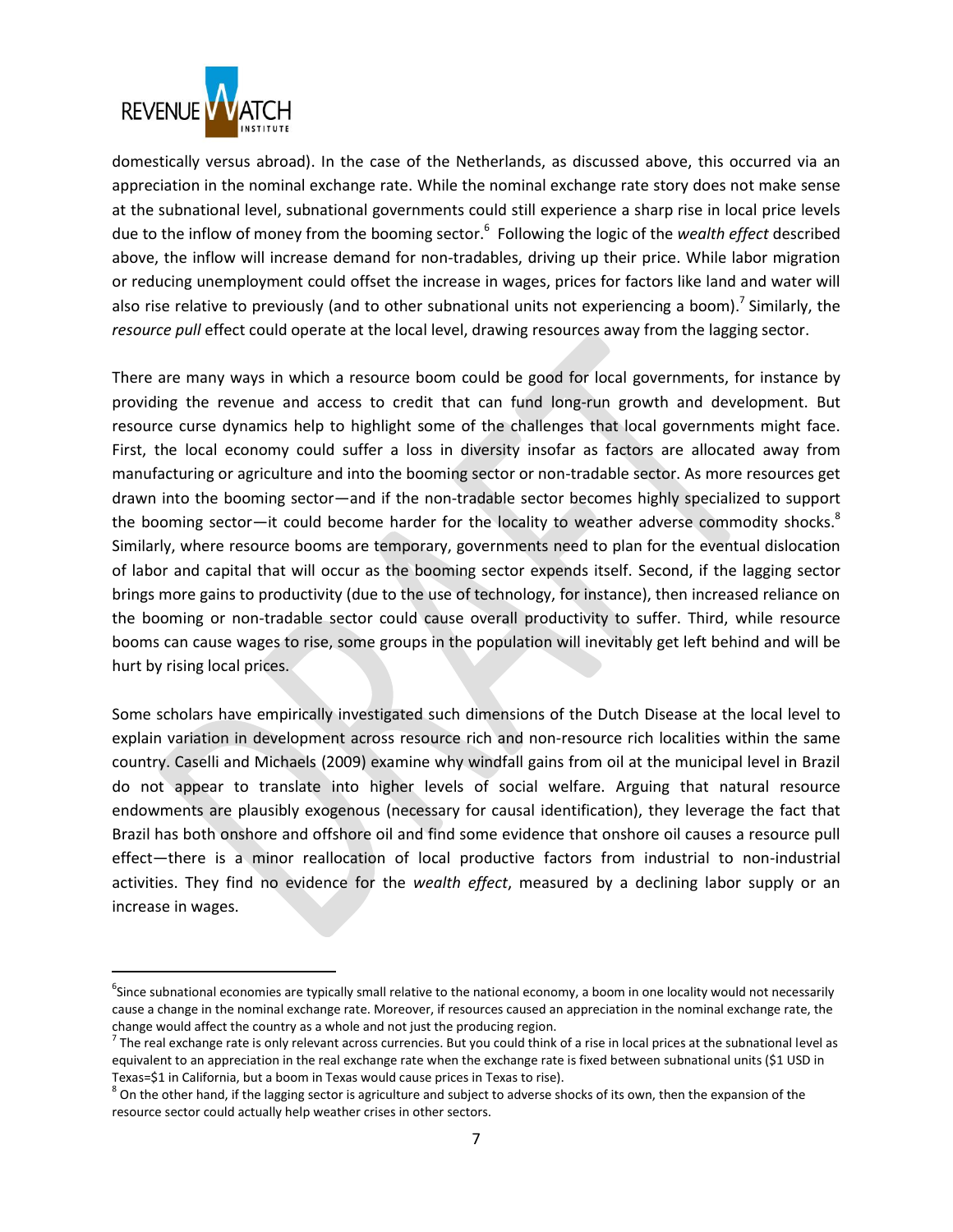

In an earlier paper by one of the authors, Michaels (2007) investigates how natural resources explain variation in economic performance at the county-level in the southern United States from 1890-1990. He tests three economic channels: resource-based specialization and slow industrialization (or deindustrialization), a slower accumulation of education, and increased income inequality. He finds that from 1940 onwards oil abundance slowed the expansion of the manufacturing sector as a fraction of employment but not the overall size. Michaels attributes this to the fact that oil counties experienced more population growth, which increased demand for local tradable goods. He also finds counties had higher per capita spending on education but over time the accumulation of educated workers slowed. Finally, Michaels (2007) finds that per capita income in oil counties was significantly higher than for oilpoor counties. He concludes that, overall, while there were some costs to resource-based specialization (e.g. slow education accumulation), the long term benefits outweighed the costs at the local level in the United States.

While debate over the implications of Dutch Disease persists, experts agree that governments have at their disposal the policy means to counteract it. The pain associated with the Dutch Disease at the subnational level could be mitigated by investing in diversifying the local economy; improving human capital (through education, health) and infrastructure; developing a system of social insurance to minimize suffering due to volatility or transitions from the booming sector once resources are depleted; or providing extra assistance to segments of the population who risk getting left behind and face high prices, for instance through housing subsidies for the poor to offset increasingly expensive land. Governments at national and local levels vary greatly in their will or ability to put in place the kind of sound systems to manage the economy that minimize the threat posed by Dutch Disease. This realization has caused experts to increasingly turn their attention to the political determinants of sound economic management, discussed next.

#### <span id="page-7-0"></span>**2.2 Political Economy Explanations**

Scholars are increasingly turning to explanations for the resource curse that specifically take the political determinants of development into account. There are at least three main political economy arguments that have received significant attention in the literature. One focuses on how revenue windfalls induce corruption and rent-seeking behavior by politicians. Another emphasizes that revenue windfalls reduce the state's fiscal reliance on taxation, which weakens incentives for government to build strong and democratic institutions. Whereas these two explanations pertain to how windfalls make it harder for citizens to constrain politicians from bad behavior, the third suggests that citizens and social groups exacerbate the resource curse by competing over access to the funds, which results in the sub-optimal investment in public goods and the dissipation of benefits from resource booms. These approaches help to shed light on how and why resources cause 'bad governance', including authoritarianism and, in democracies, weak accountability, corruption and political patronage, and the under-provision of public goods and services. They also provide the political foundations for poor economic development and conflict.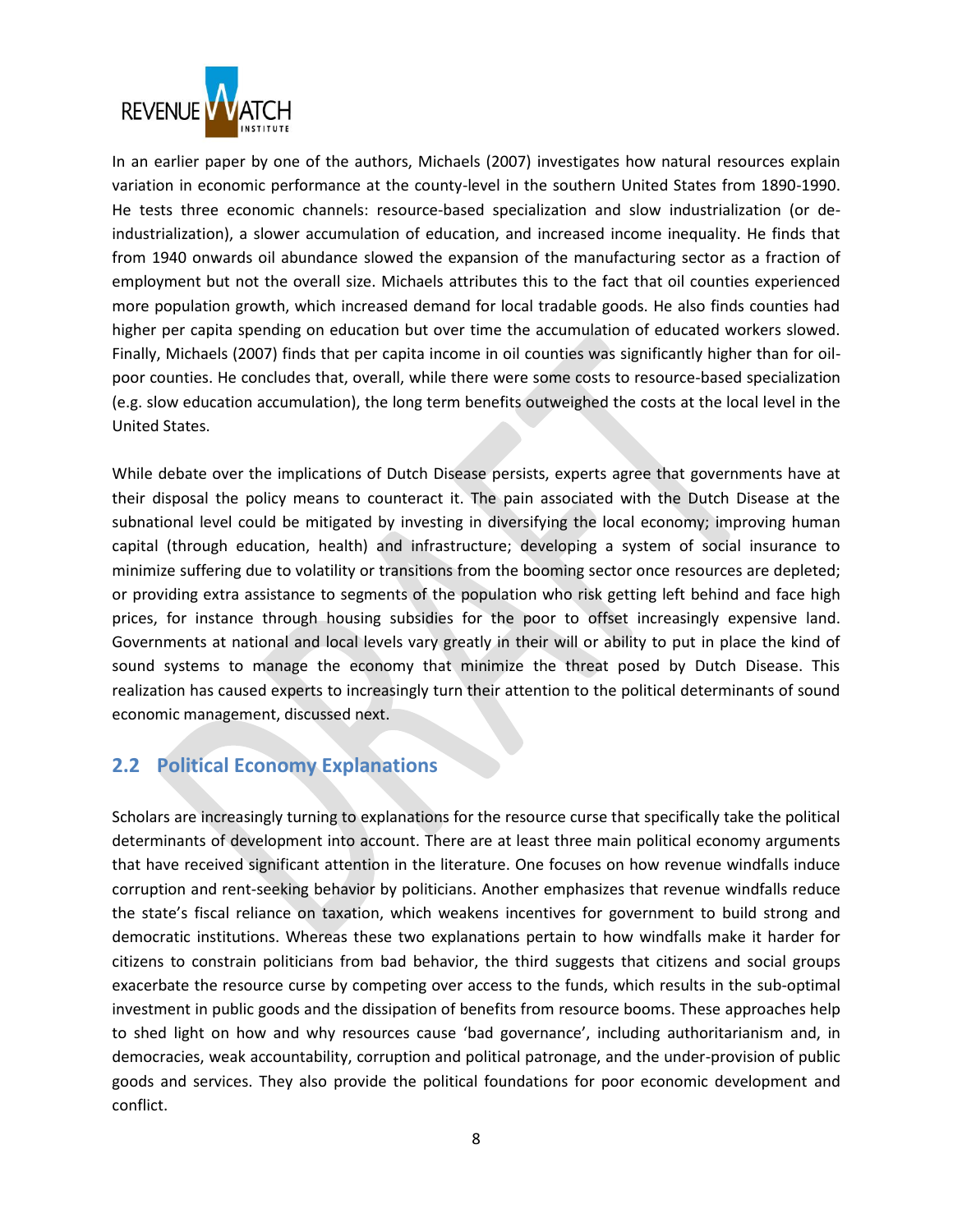

l

#### <span id="page-8-0"></span>**2.2.1 Rent-seeking Politicians**

One of the most enduring explanations for the resource curse is that revenue windfalls undermine good governance by inducing corruption and rent-seeking behavior by politicians. Of all the mechanisms that have been proposed, this one enjoys both strong theoretic and empirical support. Rents exist when the value of a resource exceeds the costs of bringing it into (and maintaining it in) production, creating an excess value that politicians (entrepreneurs or citizens, as described below) can capture (Humphreys et al. 2007). Whereas economic explanations like those discussed in Section [2.1](#page-4-1) measure the resource curse as the ratio of resource exports to total exports, or resource revenues to GDP, what is of interest here is the size of rents up for grabs. For instance, Leite and Weideman (1999) find that corruption *as a rent-seeking opportunity* is part of the link between natural resources and poor economic growth in a cross-national study.

One thing to note is that rent-seeking is not unique to natural resource revenues. In fact, as far as most rent-seeking mechanisms are concerned, natural resource rents are a special case of windfall gains or 'unearned' income (Moore 1998).<sup>9</sup> Natural resources are thus similar to foreign aid and (for subnational governments) central transfers in that all can be amenable to rent-seeking.

Rent-seeking is a problem for governance in both democracies and non-democracies, although it is likely to go more unchecked in the former. Theorizing the link between revenue windfalls and authoritarianism, Acemoglu et al (2004) argue that natural resources enable dictators to stay in power longer by providing them with funds by which to bribe social groups with patronage and private goods. In democracies, good governance—government that works effectively and in the best interest of citizens—requires electing 'good' (honest and hard-working) politicians while constraining 'bad' (dishonest and lazy) politicians by punishing poor performance at the polls (Besley 2006). It has become increasingly apparent in newly decentralized democracies that institutions are weak and that elections do not ensure that governments are accountable to citizens. A core obstacle to effective accountability is that politicians have their own interests *and* they have an information advantage over citizens. In windfall environments, politicians might have better information, for instance, about the total size of the budget and the share of revenue spent on citizens (versus stolen or wasted). The well-known danger presented by information asymmetries between politicians and citizens is the foundation for the emphasis on transparency as a cornerstone of good governance.

A lack of transparency is a central theme in theories elaborating how revenue windfalls undermine political accountability in democracies. Robinson et al (2006), develop a theory in which long-run resource booms increase the value of holding office for politicians. Politicians therefore have a greater

<sup>&</sup>lt;sup>9</sup> Windfall gains share the feature of a disproportionate revenue-to-cost ratio, distinguishing them from profits associated with the normal production of goods and services in the economy (Dalgaard and Olsson 2006).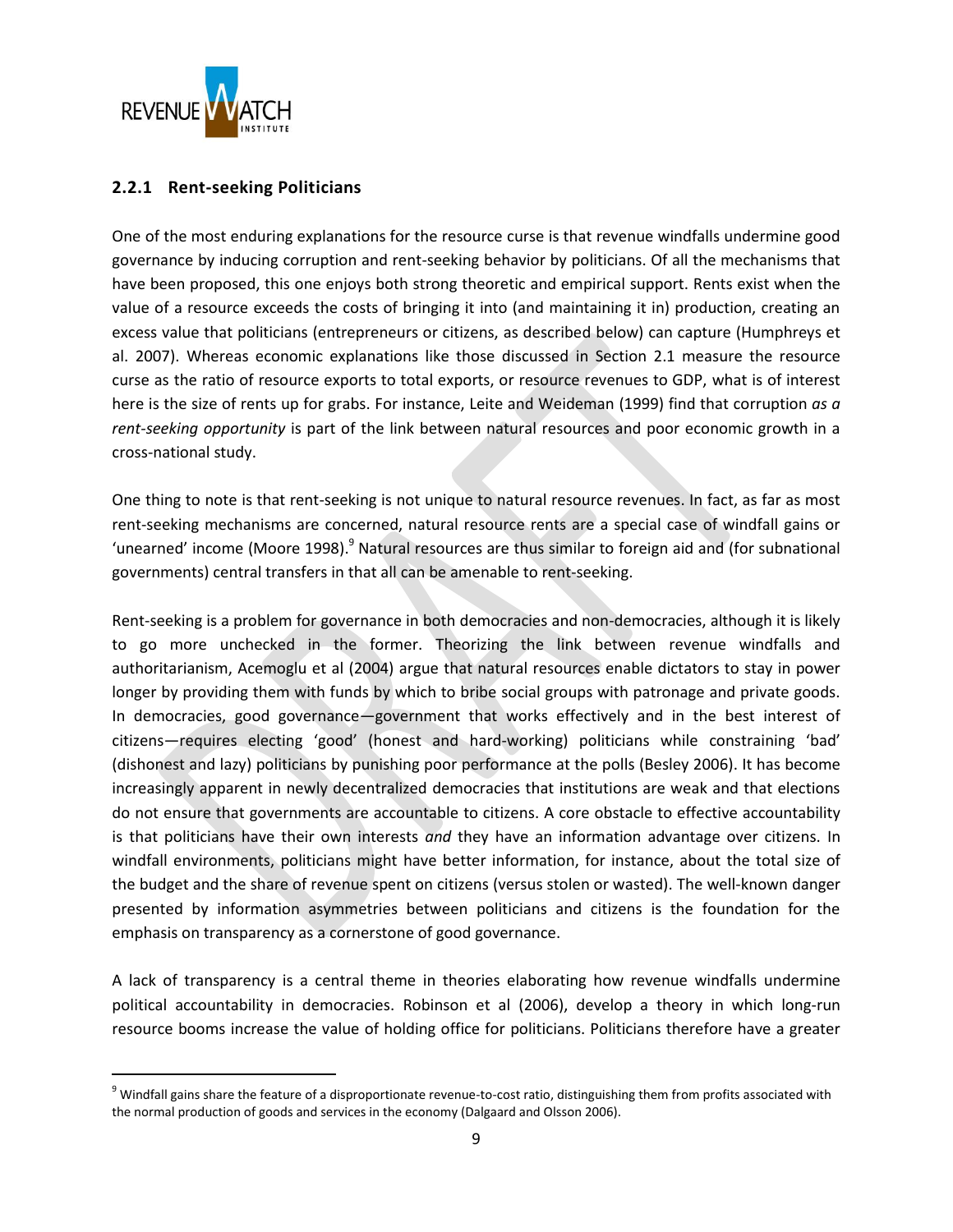

incentive to divert revenue from public goods to fund patronage (doling out excessive civil servant jobs) to secure their re-election. The authors argue that the extent to which politicians can do this depends on the quality of pre-boom institutions, including a free media (transparency) and a meritocratic civil society system. Brollo et al (2010) predict that revenue booms give politicians larger budgets to control and "more room to steal" precisely because of the information problem between politicians and citizens. Worryingly, they also predict that illicit opportunities to take rents attract more dishonest types to run for office *and* make it easier for dishonest incumbent politicians to get re-elected.

Brollo et al (2010) provide a strong test of their theory at the subnational level in Brazil. They do this by using a feature of the Brazilian fiscal system that creates localized experimental conditions, generating substantial confidence that they are actually identifying the *causal* impact of windfall gains. Their findings reveal that a 10 percent revenue boom increases corruption by 17 percent, reduces the share of candidates with university education by seven percent, and raises incumbent re-election probabilities by seven percent.<sup>10</sup> Interestingly, these results help to reveal the complex ways in which the resource curse might operate. Another study that uses the same research design finds that the same revenue booms at the municipal level in Brazil *increase* public education spending and literacy rates (Litschig 2008). Taken together, the findings highlight the fact that revenue booms could result in more public spending and better welfare outcomes for citizens *while still being sub-optimal.* Since revenue booms expand the size of the pie, politicians can both provide more to citizens and steal more at the same time. This implies that evidence that windfall gains improve welfare should not be taken as a sign that government is performing to its maximum ability.

Another set of studies uses variation in oil output and royalties at the municipal level in Brazil to identify impacts on corruption and politicians' political behavior. In their study of the lack focused at the municipal level in Brazil, Caselli and Michaels (2009) find evidence that revenue booms result in significant increases in spending on a variety of public goods and services (infrastructure, education, health), but that higher spending does not demonstrably translate into higher citizen welfare. They provide anecdotal evidence that suggests that the revenue booms were in part stolen or misused. Monteiro and Ferraz (2009) also find evidence that revenue windfalls (specifically changes in the value of oil royalties) increase patronage (civil service employment), corruption and a decline in candidate quality. In sum, while it is difficult to generalize the findings in these papers beyond Brazil, these studies represent a major advance in illuminating the impact of resource booms on political rent-seeking with direct relevance to the subnational level.

#### <span id="page-9-0"></span>**2.2.2 Weak Taxation and Fiscal Independence**

l

<sup>&</sup>lt;sup>10</sup> For s study that uses the same research design and corroborates findings on the impact of revenue booms on incumbent reelection, see (Litschig 2009).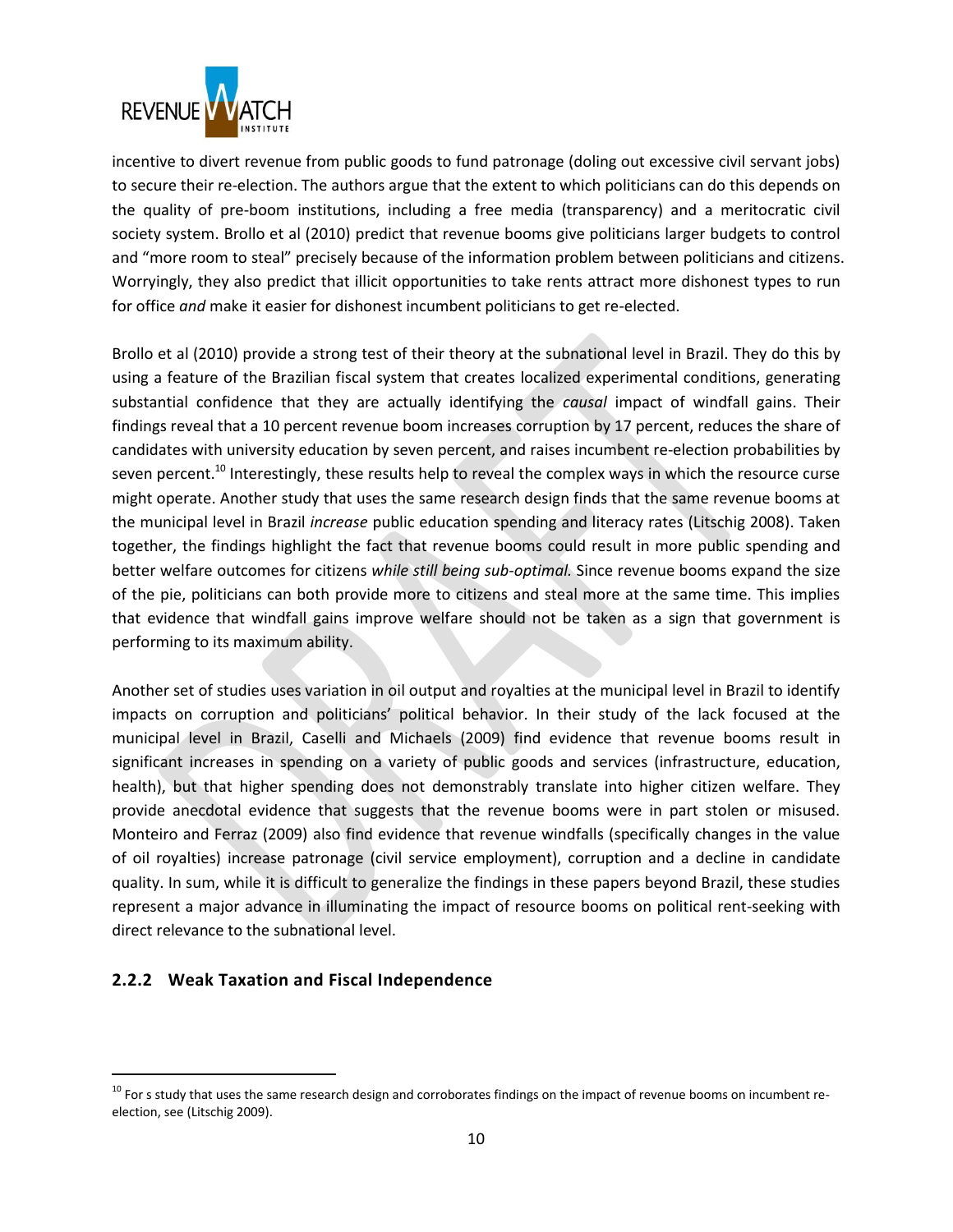

 $\overline{\phantom{a}}$ 

Another long-standing explanation for the resource curse is that revenue windfalls enable government to avoid the kind of broad-based taxation that empowers citizens and pushes them to demand policy responsiveness. When government depends for revenue on broad-based taxation, citizens can credibly impose high political or collection costs on government (by tax evasion, protest or electoral punishment). To reduce these costs, politicians have an incentive to provide citizens with goods or services or to accept constraints on government power in the form of greater transparency or accountability (Levi 1988). Taxation induces a revenue bargaining process between state and society, which can result in a fiscal contract whereby "governments sell services for revenue" (Timmons 2005). Since revenue windfalls obviate the need for taxation and the formulation of a fiscal contract, society is predicted to be more apathetic and politicians are freer to serve their private interests.

One core focus in the unearned income approach investigates the link between natural resources and authoritarianism. Not only do dictators who enjoy access to revenue windfalls face less public pressure but also they can use those funds to buy political support or invest in a coercive apparatus. This was the dilemma described by scholars of the rentier states of the Middle East where authoritarianism and under-development were pervasive (Beblawi and Luciani 1987; Mahdavi 1970).<sup>11</sup> Rentier states were contrasted to the historical experience of state formation in early modern Western Europe, where taxation and democratization appeared closely linked.<sup>12</sup> As Huntington (1991) summarized:

*Oil revenues accrue to the state: they therefore increase the power of the state bureaucracy and, because they reduce or eliminate the need for taxation, they also reduce or eliminate the need for the government to solicit the acquiescence of its subjects to taxation. The lower the level of taxation, the fewer the reasons for publics to demand representation.*

The unearned income logic has also been extended to explain the link between revenue windfalls and weak political accountability in democracies. The underlying logic is the same: taxation is conducive to accountability by giving citizens incentives to be active keepers of the public purse and by giving politicians incentives to be responsive (Moore 1998; Moore 2001; Moore 2004; Moore and Rakner 2002; Moore and Schneider 2004). The notion that citizens are less willing or able to oversee the budget in windfall environments is also reflected in this statement on the Revenue Watch Institute's website: "The connection between citizens and the public purse is weakest in resource-rich countries where the need for well-informed, vocal and active public oversight of government funds is greatest."<sup>13</sup>

 $11$ A rentier state is defined as a state in which the economy is dominated by the sale of relatively easy to extract resources for a large profit (a rent), where the profits accrue directly to the state or a small group of associated elites and where production does not include a large segment of society. For other classic examples of research on the rentier state in the Middle East, see (Anderson 1987; Chaudhry 1997; 1994)

<sup>12</sup>In particular, monarchs in European states (paradigmatically Britain) eventually conceded to strengthen parliamentary institutions in exchange for regular access to tax revenues needed to survive what was ongoing Darwinian military competition (Bates and Lien 1985; Brennan and Buchanan 1980; North and Weingast 1989).

<sup>&</sup>lt;sup>13</sup> http://www.Revenuewatch.org/our-work/issues/revenue-transparency.php (accessed December 23, 2008)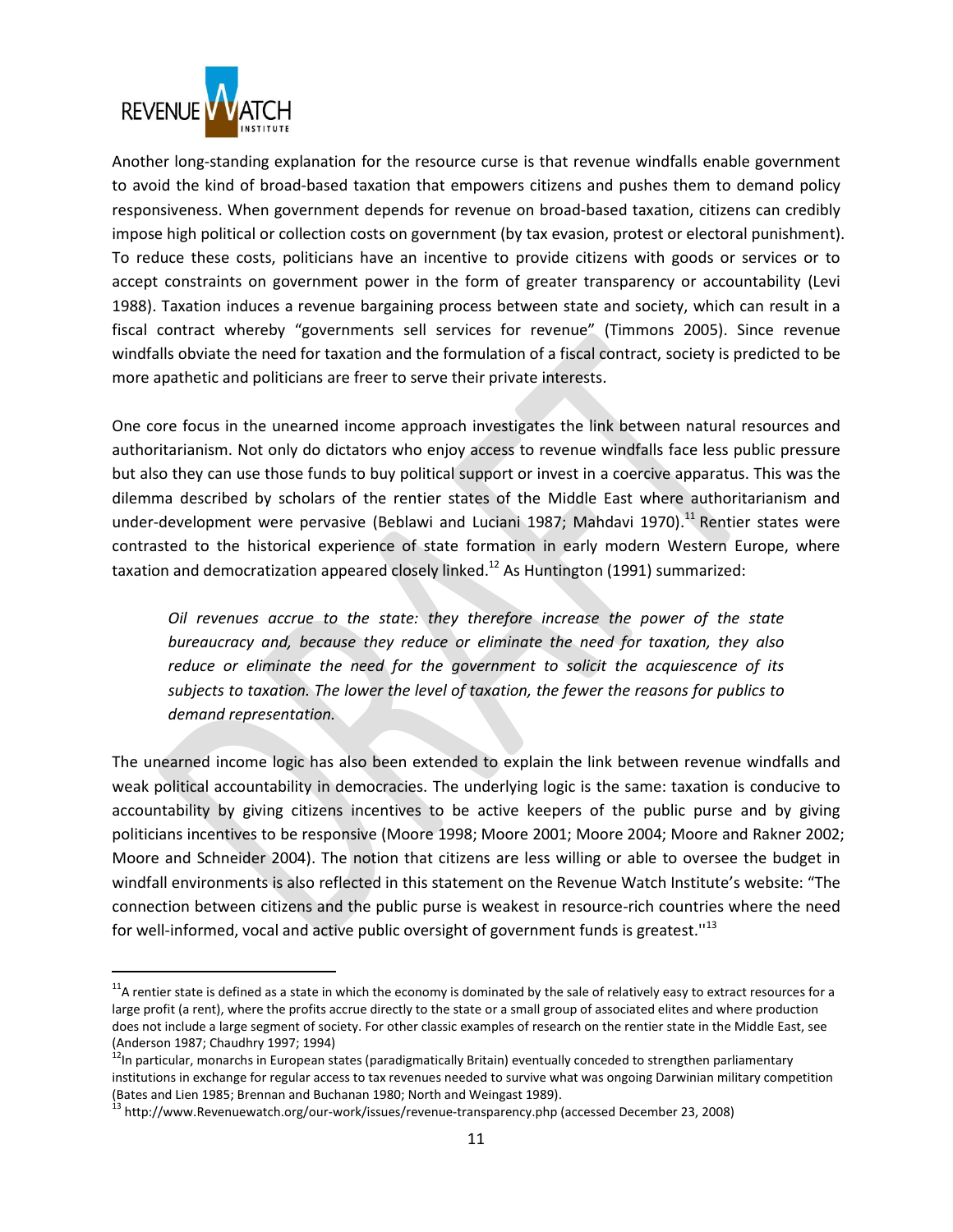

A third focus of the unearned income approach is on state capacity. Tax collection entails building an efficient bureaucracy capable of assessing citizen income, collecting revenues and penalizing noncompliance (Brautigam et al. 2008; Schumpeter 1918/1991). Fiscal dependence on tax revenue gives government incentives to minimize corruption in the tax bureaucracy and to increase its capacity to provide public goods efficiently and effectively. Revenue windfalls, on the other hand, produce a weak fiscal regime that is highly volatile and dependent on one sector of the economy (Jones Luong and Weinthal 2010).

In sum, the fiscal independence approach helps to explain why windfall-dependent governments invest heavily in coercive institutions while failing to develop institutions that are transparency, responsive, accountable and capable. Weak institutions also enable the kind of political rent-seeking discussed in the previous section. There is ample historic and case study evidence to support the fiscal independence story, but there is a surprising lack of strong empirical evidence identifying a general causal relationship. Several studies have attempted to identify the relationship between oil and authoritarianism. In one of the first large scale tests of the theory, Ross (2001) demonstrates that access to oil revenue (i.e. non-tax revenues) hinders the development of democracy using time-series cross-sectional data from 113 states between 1971 and 1997. He also finds evidence that taxation produces democratization, but that citizens are moved to action not due to an absolute increase in the tax burden but to an increase in the burden *relative* to the value of goods and services provided by the state in return (Ross 2004a). Haber and Menaldo (2009), in contrast, find no evidence that natural resources lead to authoritarianism.

There is also still a lack of concrete causal evidence that taxes strengthen political engagement and accountability while windfalls undermine it. $14$  In a recent project, conducted in collaboration with the Indonesian partner organizations in the RWI and OSI-LGI supported subnational resource curse project, I test the central assumption that taxation strengthens—and revenue windfalls undermine—citizen mobilization and demand for good government (Paler 2011). The goal of the project was to investigate the most effective strategy for mobilizing grassroots support for good governance reforms in Blora—a newly resource rich district in Central Java, Indonesia. Specifically, we questioned whether: (1) taxes create a stronger incentive than windfalls for citizen monitoring and sanctioning of government; and (2) that sources of revenue (whether windfalls or taxes) condition the effectiveness of transparency. To answer these questions, we conducted a novel experiment in which we developed four versions of a public awareness campaign on the local budget. The versions varied (in an over-lapping way) whether participants were in: (a) a windfall or tax environment, and (b) a high or low transparent public spending environment. Randomly sampling 1863 citizens in Blora and randomly assigning them to one of the four campaign versions, we used surveys and actual participation in a 'good governance' postcard campaign to measure differences in political engagement across the four experimental groups. The results provide the first causal, individual-level evidence that increasing transparency in windfall environments can have

 $\overline{\phantom{a}}$ 

 $14$  Note, the Brazil studies discussed in Section [2.2.1](#page-8-0) do not rule out this rival mechanism.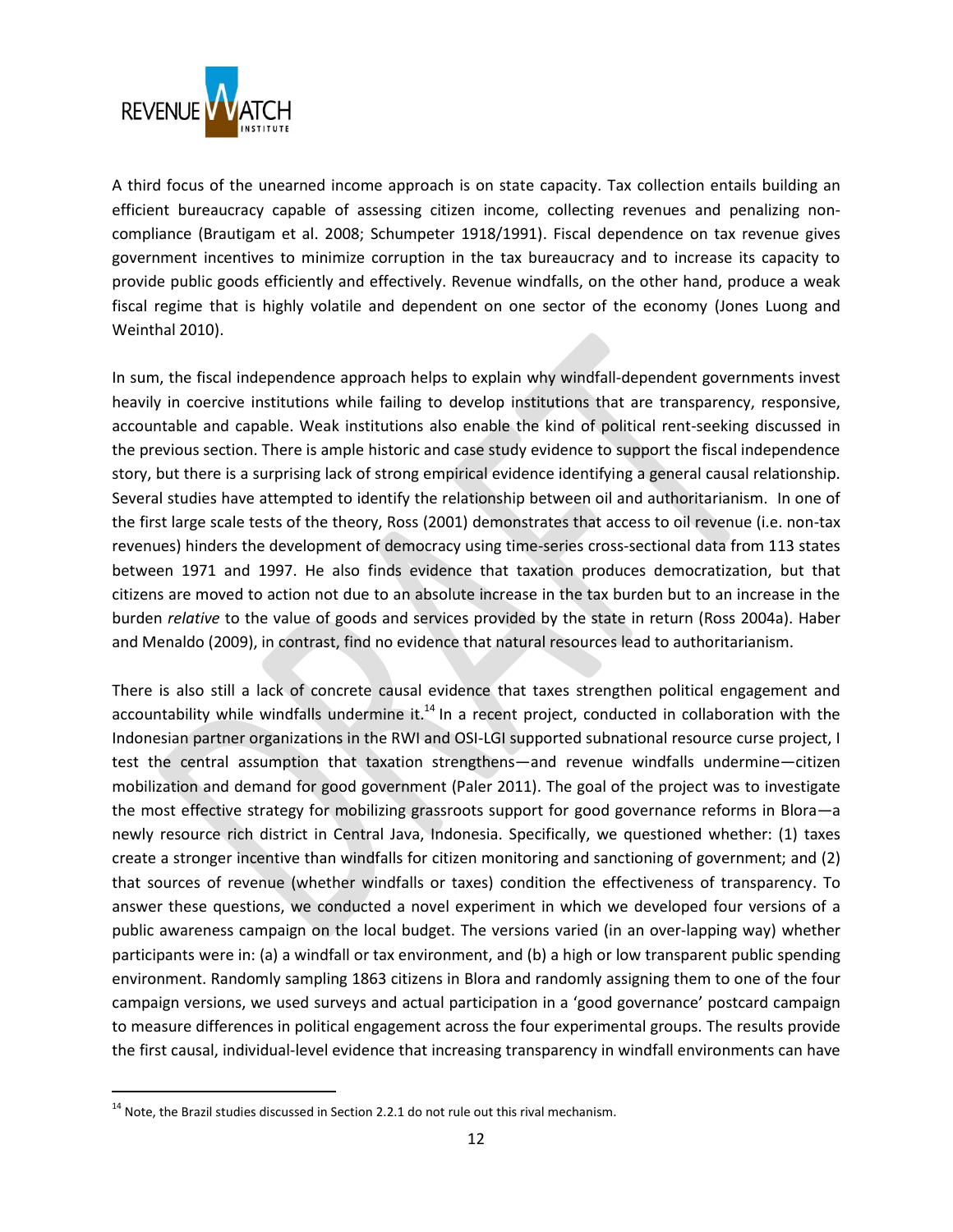

a big impact on citizen political engagement but that citizens are indeed more motivated to monitor, participate, and sanction when they pay taxes.

#### <span id="page-12-0"></span>**2.2.3 Rent-seeking Social Groups and Entrepreneurs**

Another long-standing class of explanations suggests that the actions taken by citizens and social groups can actually contribute to the resource curse rather than help to alleviate it. The basic notion is that social groups compete over an exhaustible pool of resources (i.e. the budget). Groups either want funds to be invested in public goods (which will benefit everyone) or want to appropriate those funds for their own interests (for instance by lobbying politicians). Bigger revenue booms produce group competition for a bigger piece of the pie, which leads to the dissipation of resources. This logic has been used to explain why countries with revenue booms sometimes run current account deficits, and use deficit spending for consumption or low-quality investment rather than to generate future economic growth (Svensson 2000; Tornell and Lane 1998; Tornell and Lane 1999). While subnational government might be legally restricted in their ability to run deficits or borrow, this effect could still manifest itself as overspending in private goods and the dissipation of revenue windfalls.

Another society-centered explanation focuses on rent-seeking entrepreneurs. The basic logic is that natural resource wealth induces entrepreneurs to engage in rent-seeking (e.g. lobbying to secure contracts or special concessions) related to oil production, which reduces their investment in the productive economy (Baland 2000; Torvik 2002). For Mehlum et al (2006) whether entrepreneurial rentseeking occurs depends on whether pre-boom institutions protect the private sector. Unfortunately, there has not been substantial empirical testing of these theories, which makes it hard to draw conclusions about the impact of group or entrepreneurial rent-seeking on to the resource curse.

#### <span id="page-12-1"></span>**2.2.4 Concluding thoughts**

Political economy explanations for the resource curse are sobering. For one, they highlight the dangers of rent-seeking associated with political access to substantial revenue windfalls, of which natural resource wealth is only one variety. The vast majority of local governments in decentralized countries depend for revenue on central transfers. Such local governments *all* might suffer from a resource curse. Nevertheless, it is possible that natural resource wealth poses a bigger problem. First, capital intensive, state-owned natural resources like oil and minerals create more opportunities for rent-seeking than labor intensive natural resources like agriculture (Leite and Weidemann 1999). Second, while transfers can be ear-marked by the central government and conditionalities attached to aid, natural resource revenues typically enter local budgets without constraints, plausibly making them more susceptible to rent-seeking. Third, natural resource windfalls can be subject to greater volatility and unpredictability than central transfers or foreign aid. Bigger and more volatile booms plausibly increase the information problems between politicians and citizens, the former by giving politicians more room to steal and the latter by making it harder for citizens to get a clear picture on the true cost of public goods from year to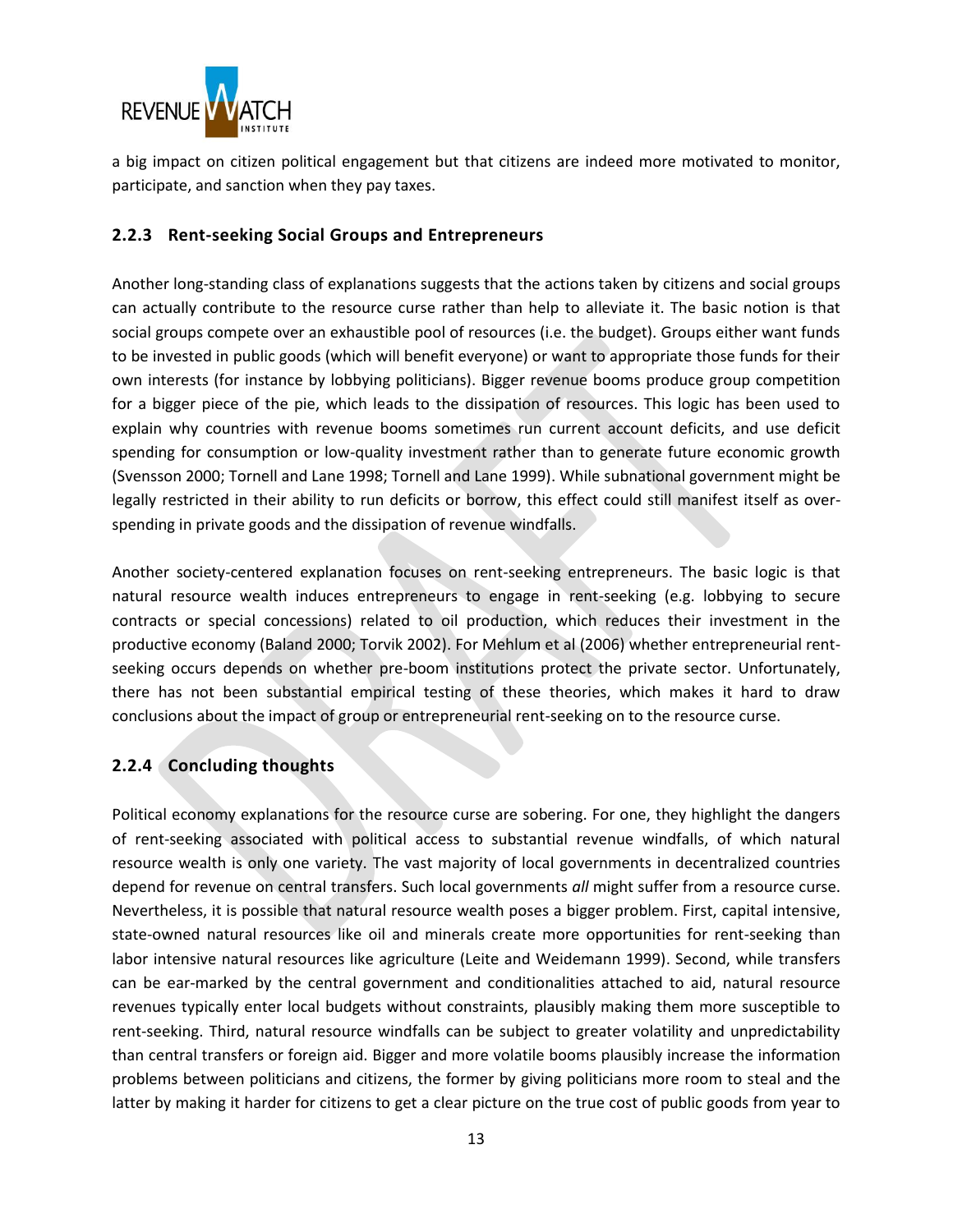

year. Volatility could also tax the capacity of governments to manage local development in places where under reliance on taxation already contributed to the weak development of bureaucratic institutions. Overall, rent-seeking explanations for the resource curse give rise to important concerns about the extent to which decentralization in developing countries can deliver on its promises for better service delivery and accountability, especially in resource rich localities.

## <span id="page-13-0"></span>**2.3 Conflict Explanations**

The empirical correlation between natural resources and civil war onset and duration is well-established. Reviewing the literature, Humphreys (2005) catalogues several rival mechanisms for conflict onset (see also Ross (2004b). <sup>15</sup> According to the *greedy rebels* mechanism, domestic groups try to capture natural resource wealth for themselves by gaining power over the state or seceding from it. Conflict could also emerge due to *greedy outsiders*—outside corporations or states who foster civil conflict to increase their access to resources. Natural resources can also produce or exacerbate *grievances*, arising from social inequality, vulnerability to volatility, wealth inequality, forced migration and environmental degradation, or ethnic tensions. Following the logic of the fiscal independence argument outlined above, natural resources can *weaken state institutions*, which could make them less responsive and more coercive, or simply less capable of governing effectively. There could also be a conflict outcome related to *Dutch Disease*—natural resources could weaken internal trade and trade is positively associated with social cohesion and peace.

Natural resource wealth can also give rise to a wide range of social tensions short of all out war that can undermine economic and political development. In the context of decentralization, these tensions can emerge within resource rich localities, among subnational governments, and between the central and local governments. Arellano-Yanguas (2008) argues that there is an obvious subnational resource curse in Peru attributable to the rise of new actors at the local level—local governments, mining companies and activist movements. A major contributor to conflict is the weak central state, which in itself is due to a long history of mining exploitation under colonialism. The central government has done a poor job negotiating with the mining companies at the national level and of ensuring a balanced redistribution of natural resource wealth. Local governments, for their part, lack the capacity to manage revenue windfalls. Social grievances are on the rise, fueled by unfulfilled expectations about the benefits of resource wealth, popular beliefs that the central government and mining industry are in cahoots, and confrontations with mineral companies. In sum, Peru appears to provide a notable example of how natural resources contribute to conflict and the emergence of a subnational resource curse.

#### <span id="page-13-1"></span>**2.4 Conclusion**

l

<sup>15</sup> I focus on conflict onset mechanisms here because the subnational resource curse project of RWI and OSI-LGI is primarily at work in states that are not caught up in civil war.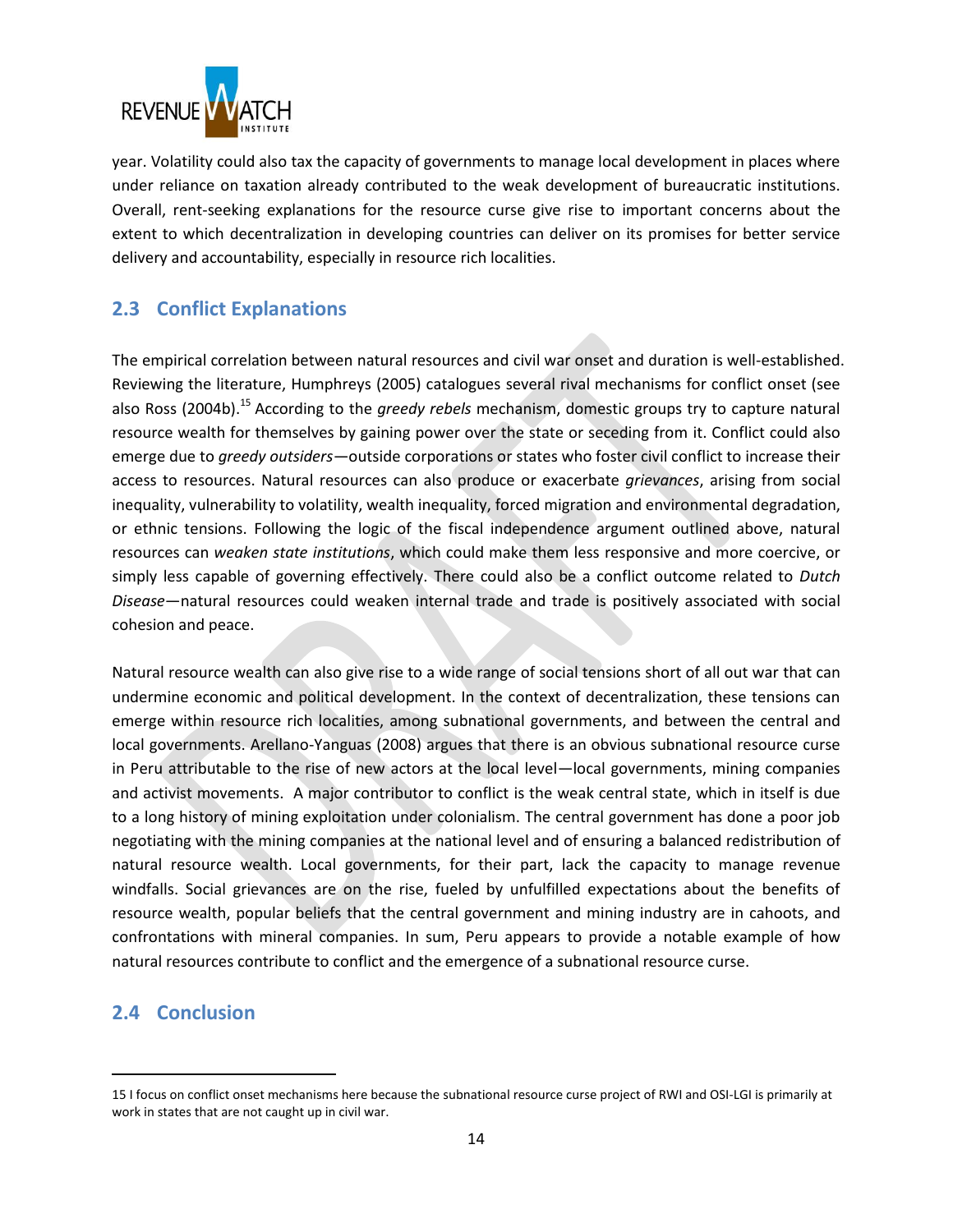

There are numerous hypothesized ways in which natural resources cause under-development and bad governance. The three main approaches to understanding the resource curse at the country level economic, political economy and conflict explanations—all present plausible hypotheses for the subnational level. Notably, recent studies have examined the subnational resource curse by comparing municipal governments in Brazil and have, in particular, provided empirical support for the claim that windfalls contribute to corruption, political rent-seeking and other democracy deficits (Brollo et al. 2010; Caselli and Michaels 2009; Monteiro and Ferraz 2009). This research also demonstrates how carefully designed studies that take advantage of variation at the subnational level in large federal states with natural resources can test central theories of the resource curse. Unfortunately, these studies do not rule out the possibility that revenue windfalls operate through reduced tax effort. This indicates the need for more research that can discount rival mechanisms to truly deepen understanding of how the resource curse works.

While understanding the specific mechanisms that cause the resource curse is vital to determining how to combat it, it is also important to acknowledge that the impact of resources varies in different contexts. While countries such as Nigeria illustrate the detriments of natural resource wealth, others such as Botswana, Indonesia, Canada and Norway are generally praised for their management of their bounties (Rosser 2006). Numerous studies have suggested that the quality of pre-boom institutions in a country plays an important mediating role in the severity of the resource curse. Robinson et al (2006) point to institutions that make patronage more costly, like a free media and merit-based civil service. With their focus on what incentivizes entrepreneurs to engage in rent-seeking versus economic production, Mehlum et al (2006) highlight the need for 'producer-friendly' institutions, such as those that protect investment. Experts disagree over exactly which institutions matter, but those governing political accountability, transparency and a free press, administration and the bureaucracy, and the rule of law present the strongest candidates. While politicians with access to natural resource wealth might want to weaken strong institution (or prevent them from evolving in the first place) it will likely be harder for them to do so where they are deeply rooted before the boom takes place.

Just as different contextual factors contribute to variation in the severity of the resource curse at the country-level, we can expect variation at the subnational level, both *within* countries and *between* them. Local government institutions in developing countries are typically weak, both in terms of capacity and accountability. In Section [4](#page-23-0) I return to a discussion of how strengthening transparency and linkages between constituents and politicians can play an important role in promoting the objectives of decentralization and diminishing the subnational resource curse. It is important to recognize that the subnational resource curse differs from the national resource curse in at least one important way—it is determined in part by the relationship between central and local governments and the nature of fiscal and political decentralization. Since the emergence and severity of the subnational resource curse depends on these factors, we turn to that next in Section [3.](#page-15-0)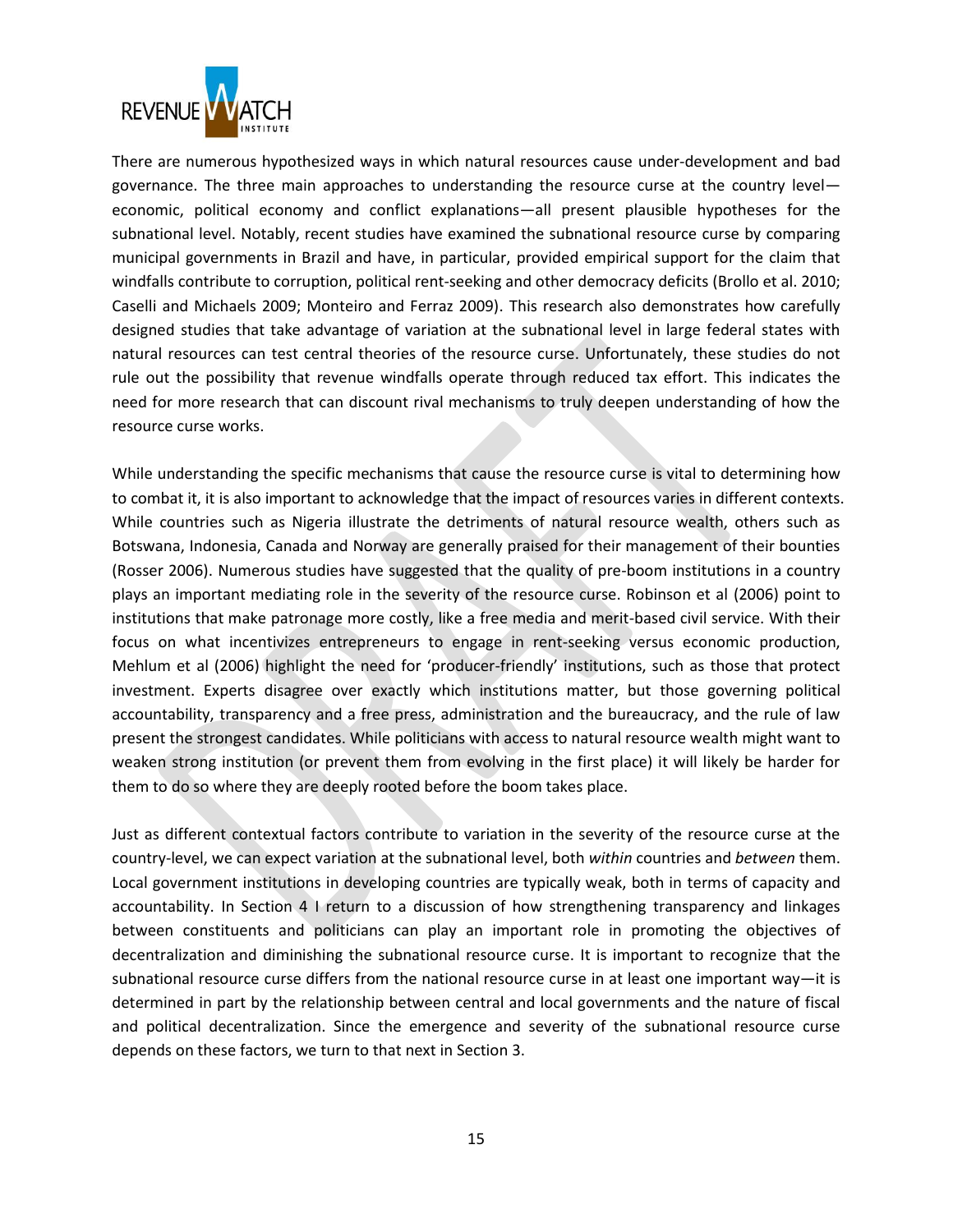

# <span id="page-15-0"></span>**3 The Subnational Resource Curse: Decentralization and New Dynamics**

One of the most important ways in which the subnational resource curse differs from the national centers on decentralization and its implications for relations between the central government, local governments, producing firms and citizens. Unfortunately, how the subnational resource curse shapes, and is shaped by, decentralization has not received much attention to date. There is a sizeable academic literature on decentralization, but it has generally over-looked any special issues associated with resource wealth (Bardhan 2002; Wibbels 2006). A handful of studies have described arrangements for revenue-sharing that have clear implications for the prospects of a subnational resource curse (Ahmad and Stern 1991; Brosio 2003; Brosio 2008; McLure 2003). These studies acknowledge that how resources affect subnational political and development depends on whether decentralization arrangements were institutionalized pre- or post-boom. Yet, we generally lack a theory of how resource booms and decentralization arrangements (whether exogenous or endogenous to the boom) affect the emergence and or severity of the subnational resource curse. Country studies, for instance of Peru (Arellano-Yanguas 2008), Russia (Desai et al. 2005; Freinkman and Plekhanov 2009) and Indonesia (Bahl and Tumennasan 2004), shed light on how fiscal decentralization in rentier regions contributes to the subnational resource curse. While the patterns revealed in these specific cases are telling, they have also not yet contributed to a more general theory of the link between resources, fiscal decentralization and the subnational resource curse. While it is beyond the scope of this paper to do such theory-building, this section reviews this literatures just described to illustrate how resources and fiscal decentralization can interact in mitigating or exacerbating the resource curse at the local level.

Decentralization is primarily about "how the vertical distribution of authority and representation of subnational interests affect interest aggregation and policy-making in political systems" (Wibbels 2006). Falleti (2005) distinguishes three types of decentralization: (1) *administrative decentralization* involves transferring the administration and delivery of social services to subnational governments; (2) *fiscal decentralization* is the set of policies that increase local control over revenue; and (3) *political decentralization* entails the devolution of political accountability to subnational government, for instance by enabling direct elections of local executives and legislators. These three types of decentralization need not all proceed together nor at the same pace. This raises questions, like: Why do countries ever decentralize in the first place, and why are some countries more decentralized than others?

Answers to these questions provided by the general literature help to shed light on the role that natural resources might play in the decentralization process. Decentralization has been described as a solution for countries with a high degree of religious or ethnic diversity, which risk dissolving or becoming ungovernable if localities were not granted greater autonomy. Natural resources can also fuel separatism, as in the case of Aceh in Indonesia, and make decentralization an expedient choice for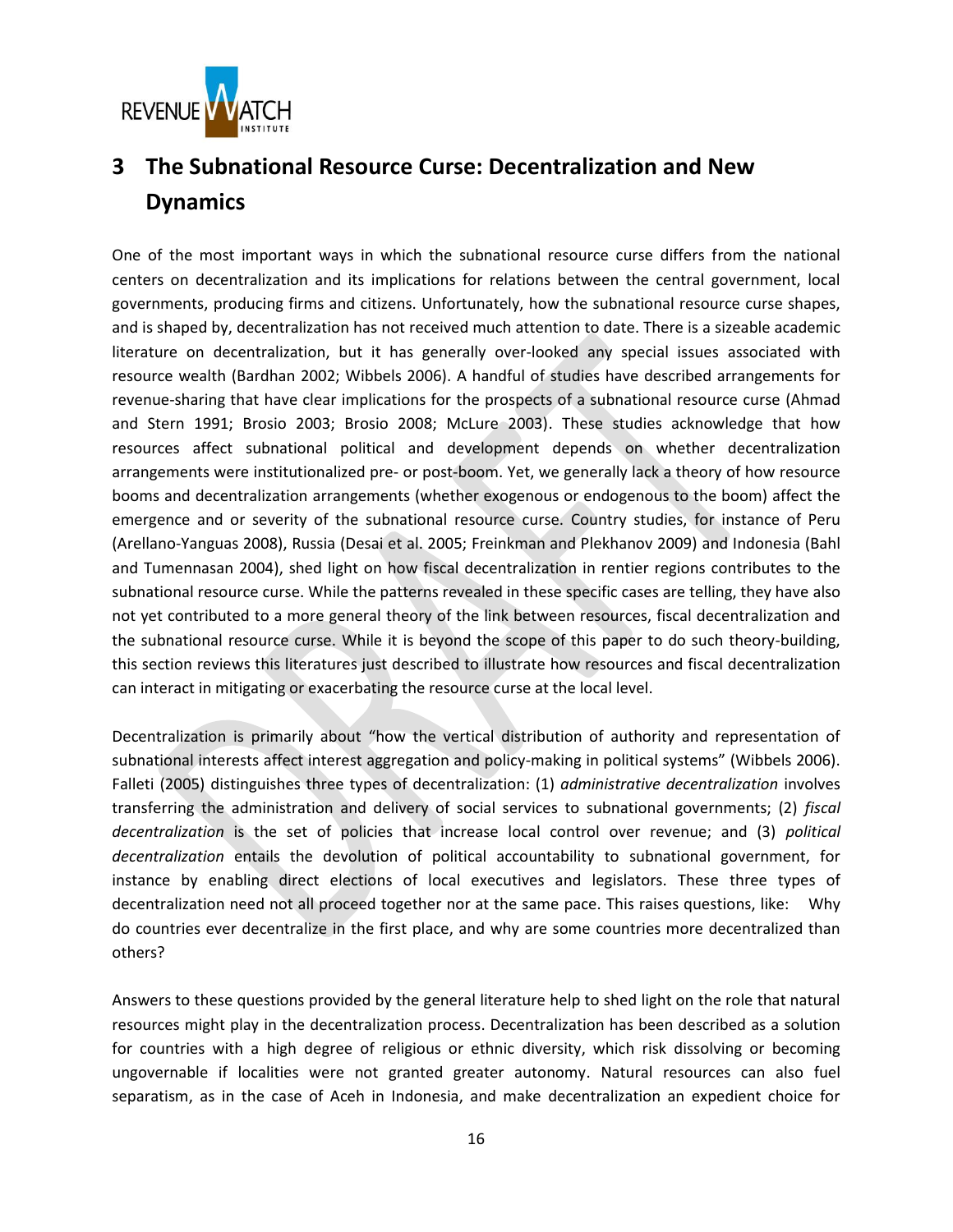

central governments. Bahl (2004) suggests that there is a correlation between natural resources and decentralization. Furthermore, the degree of decentralization depends on subnational governments' bargaining power vis-à-vis the center and each other. Natural resources could give remote and sparsely populated regions more power at the table than they would have otherwise. Or, they could increase the power of already influential regions, which can produce political and fiscal institutions under decentralization that exacerbate inequality and regional divisions (Beramendi 2007). Additionally, complex systems of fiscal federalism, revenue-sharing and intergovernmental transfers obscure linkages between taxing and spending, which can hurt accountability and generate public pressure for overspending. Revenue-sharing arrangements and the role of the central government are particularly important in countries with resource rich localities.

How resource revenue is allocated to local governments is a critical aspect of fiscal decentralization in resource-rich countries and is plausibly a powerful determinant of the resource curse at the subnational level. Among experts of resource revenue assignment, there is an overwhelming consensus that centralizing the collection of resource revenue is the best option for developing countries (Ahmad and Mottu 2003; Brosio 2003; McLure 2003). The main arguments in favor of centralization are directly relevant to the resource curse:

- **(1) Volatility/Revenue Stability:** Local governments require a stable source of income to fund local development. The central government is better positioned to manage the volatility associated with high reliance on resource revenues. National governments rely less on the resource sector as a share of GDP, they have more non-resource revenue upon which to rely, they have greater access to credit markets for borrowing and can run deficits, and they have higher quality bureaucratic personnel and administration to oversee revenue collection. These arguments for centralizing resource revenues speak directly to concerns associated with the economic explanations for the resource curse discussed in Section [2.1.](#page-4-1)
- **(2) Redistribution/Equalization:** Point source natural resources tend to be concentrated in specific geographic regions, which can result in major economic disparities between producing and nonproducing regions if all the wealth accrues to the former. It is the role of the central government to ensure that revenues are distributed horizontally to minimize regional inequalities and ensure some minimum level of public goods and services for all local governments. Equalization plays an important role in preserving the country by mitigating conflict between local governments, or between local governments and the center. At the same time, the terms of horizontal redistribution can be a great source of violence and acrimony, with Nigeria being a classic case.
- **(3) Inefficiencies and rent-seeking:** As discussed in Section [2.2,](#page-7-0) windfall revenues can result in inefficiency and corruption. While these problems can plague government at the national level, subnational governments typically have weaker capacity to plan and spend revenue windfalls.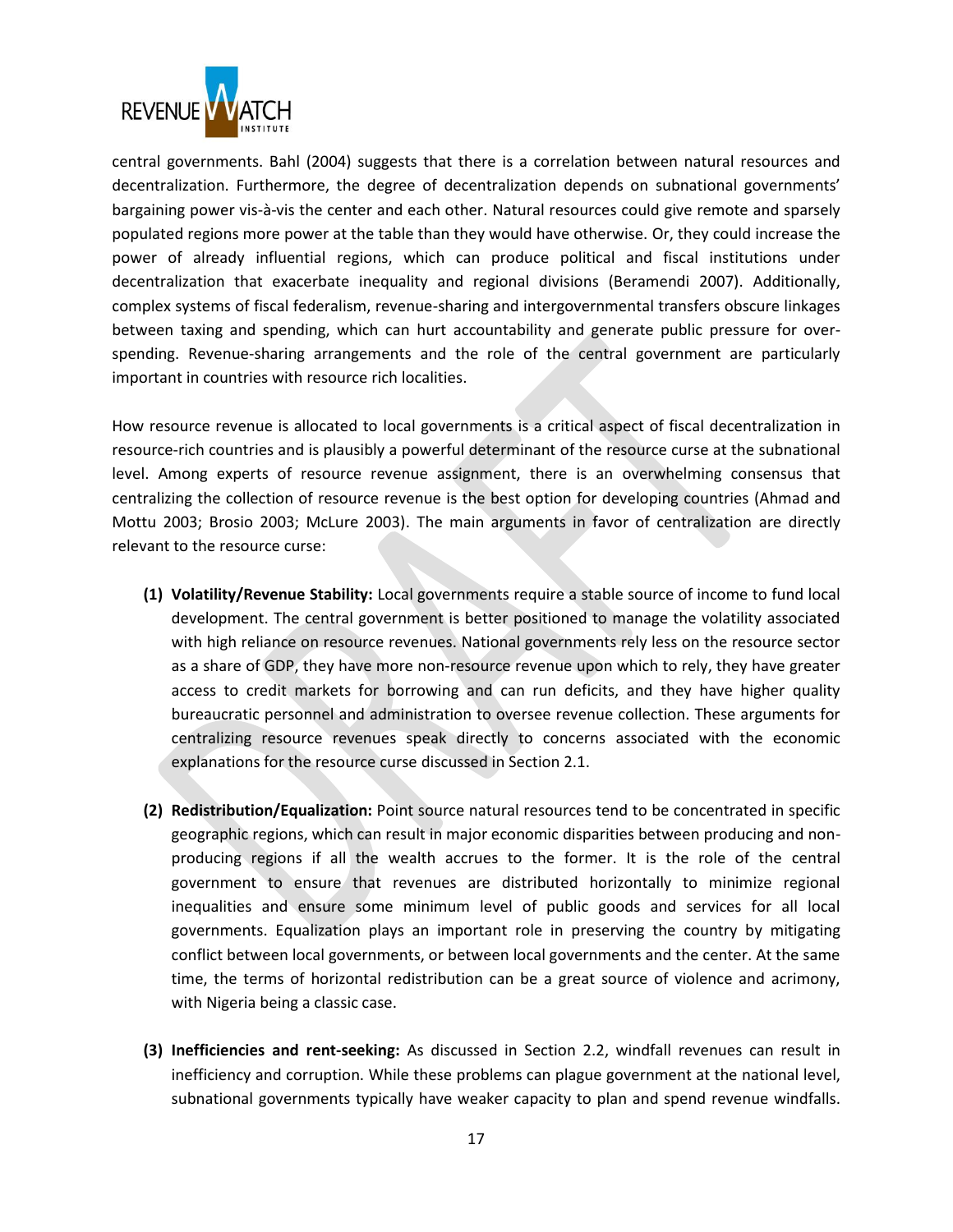

 $\overline{\phantom{a}}$ 

Moreover, while political decentralization is supposed to strengthen the accountability of the state to citizens by enabling the latter to elect their leaders and punish bad performers, there are numerous obstacles to effective accountability. Citizens often lack access to information on what government is doing and politicians rely on patronage and clientalism rather than policy promises to secure election.

**(4) Complex tax administration:** Managing natural resource income and rent taxes is complex and subnational governments in developing countries typically do not have the administrative capacity to do this effectively.

In sum, the more fiscally dependent subnational governments are on resource wealth, and the more that wealth is concentrated in producing regions, the greater the risks of a subnational resource curse.

Yet, if natural resource wealth is indeed a source of pressure for decentralization, it should come as no surprise that resource rich regions demand a direct share of the bounty. Local producing regions feel entitled to a share of the wealth and that they should be compensated for the exploitation of their 'heritage' (Bahl and Tumennasan 2004). Subnational governments also hold that they deserve to be compensated for the costs of infrastructure and environmental risk associated with extraction (Brosio 2003). And decentralization gives them the means to press these demands. The questions then become: By what method should subnational governments access resource revenues, and what share of the revenue should they receive?

McClure (2003) and Ahmad and Mottu (2003) provide clear descriptions of the pros and cons of different subnational revenue-sharing arrangements (reproduced below in Box 1 and Table 1) and categorization by country (reproduced in Table 2). The literature makes several recommendations. First, while royalty taxes offer subnational governments a relatively straightforward way to collect revenue on local resources, they should be avoided because they create production disincentives. Second, levying income and rent taxes on natural resource wealth is complex and subnational governments in developing countries do not typically have the administrative capacity to do this effectively. This partially explains why, of the federal countries, only the United States and Canada use this system. Third, sharing arrangements based solely on derivation (returning wealth to its region of origin) can result in vast horizontal inequities across subnational governments. The conclusion is that the optimal solution is the kind of revenue-sharing whereby the central government collects resource revenue and distributes (a small) share of it back to producing regions (Brosio 2003). While the decentralization literature might argue that such reliance in intergovernmental transfers hurts accountability, it also might be the lesser of two evils in developing countries with resource-rich regions.<sup>16</sup>

<sup>&</sup>lt;sup>16</sup> There is a related question about how non-resource tax bases should be assigned to subnational governments. While taxes should be collected by the most efficient level of government (typically the central government) (Brosio 2006), accountability dictates that local governments bear some responsibility for the burden they impose on their citizens. It would therefore seem important that subnational governments have control over some tax base (property taxes, for instance). There might have to be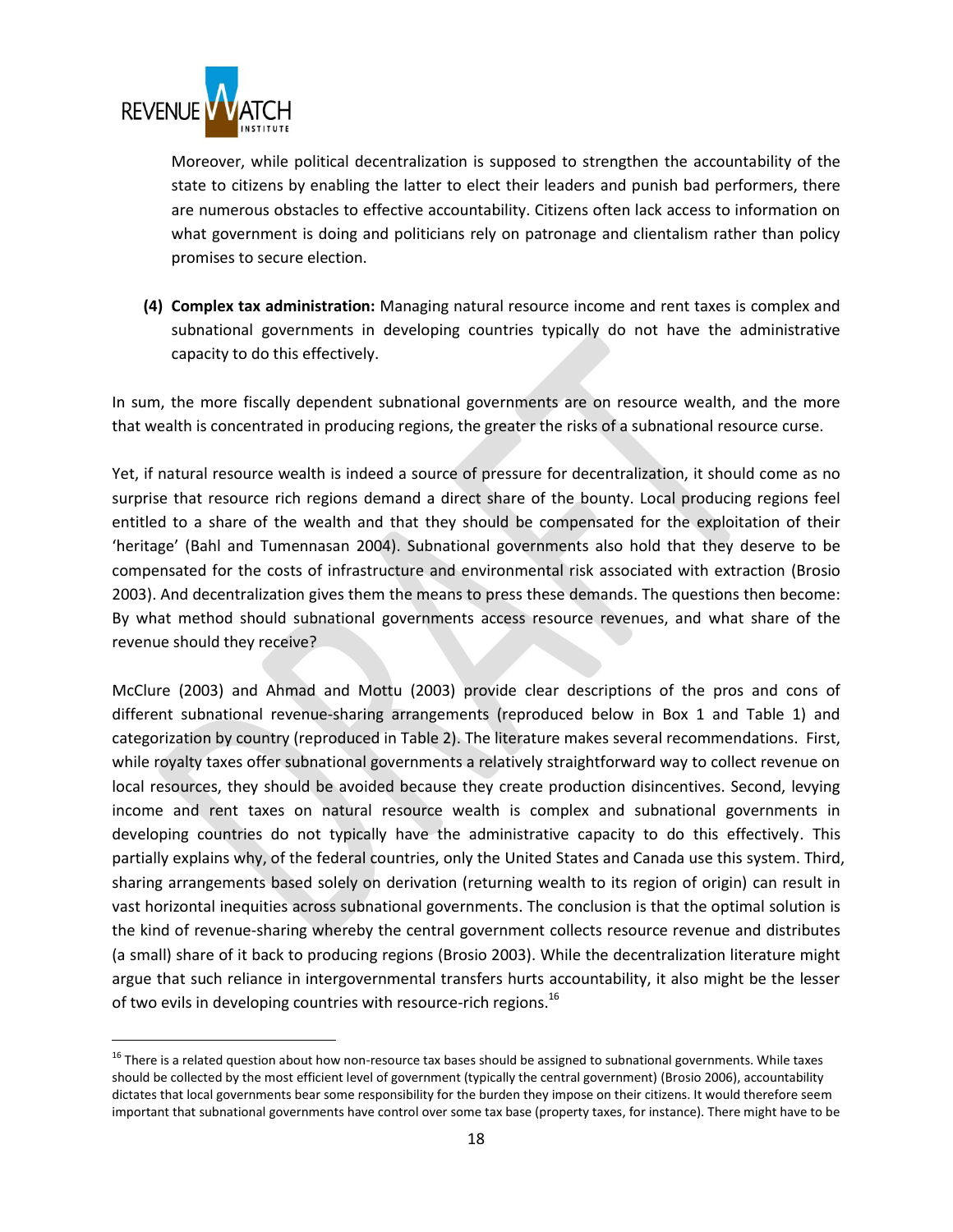

### <span id="page-18-0"></span>**3.1 Decentralization in Practice: The Experiences of Peru and Indonesia**

How variation in fiscal decentralization arrangements contribute to the subnational resource curse becomes apparent when contrasting the cases of Peru and Indonesia.<sup>17</sup> Arellano-Yanguas (2008) argues that there is a subnational resource curse in Peru largely due to the weakness of both the central and local governments. According to the author, the central government has four main weaknesses: (1) weak democracy and political instability; (2) a fractured central state that politically neglects remote regions; (3) low planning and implementation capacity; and (4) a heavy reliance on ad hoc policies. The public also widely believes that the central government colludes with mineral companies at its expense, undermining the state's legitimacy.

The revenue-sharing arrangements between center and resource rich local governments exacerbate the curse. Nearly the full government share of the mineral income tax gets returned to the originating region. Vast regional inequality is the result: in 2006 more than 75 percent of total resource transfers went to just 8 of 25 regions; moreover rapidly rising prices meant these eight regions received more than 61 of total central government transfers in that year (Arellano-Yanguas 2008). For their part, the mineral companies have taken on a greater role in local development and have acquired substantial power over local governments. Public anger over mining has fueled an increase in violent conflict at the local level, with the central government unwilling or unable to play a strong mediating role. The low capacity of local governments and pressure to spend revenues quickly results in a lack of meaningful investment in infrastructure and human capital and the general dissipation of the bounty from minerals. In sum, Arellano-Yanguas (2008) describes a decentralization of the resource curse in which subnational governments, mining companies and citizens are the primary players at the local level and the central government plays no constructive role in mitigating the attendant problems.

The picture in Indonesia is dramatically different than in Peru, but even the presence of a strong central state cannot fully quell concerns about a subnational resource curse. Indonesia is often praised as one of the countries that avoided the resource curse at the national level in the 1970s and 1980s. Yet, its decentralization since 2001 has provided new opportunities for the localization of the resource curse. Following the collapse of Suharto in 1998 after more than 31 years of centralized rule, Indonesia set in motion a "Big Bang" decentralization that went into effect in 2001.<sup>18</sup> To overcome concerns about

 $\overline{a}$ 

incentives for subnational resource rich governments to collect taxes, since natural resource revenue-sharing can undermine tax effort (Ahmad and Mottu 2003; Bornhost et al. 2008). There is also likely a need for oversight of local taxation to protect against predation. Desai et al (2005) find in Russia that regional economies dependent on local tax revenue encouraged local business while governments with access to revenue windfalls expropriated revenue from local firms. Nevertheless, insofar as taxation deepens accountability its dividends extend beyond generating government income, non-resource taxation and the local level merits consideration.

 $17$  The discussion on Peru is based entirely on Arellano-Yanguas (2008).

<sup>&</sup>lt;sup>18</sup> The laws governing decentralization in Indonesia are No. 25/1999 on political and administrative decentralization and No. 34/2000 on fiscal decentralization.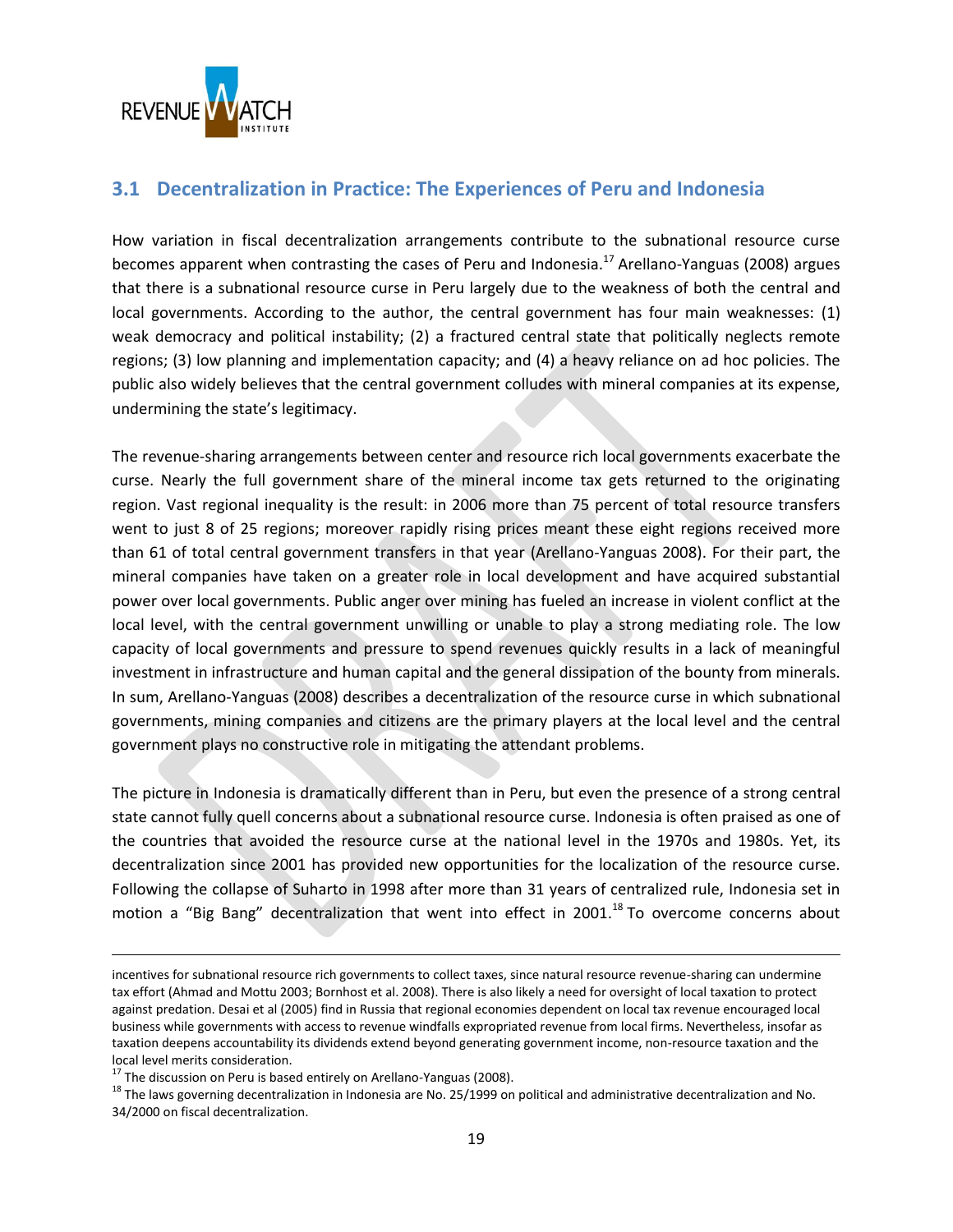

breakaway regions, the program bypassed government at the provincial level and devolved substantial fiscal and political powers to the district level. Indonesia now has approximately 483 districts (Burgess et al. 2010), which receive more than 40 percent of total public funds to manage development at the local level in key sectors like education, health, capital investment, and industry and trade.<sup>19</sup> Politics were also decentralized at the local level and Indonesians now directly elect legislators and (since 2005) district heads. Electoral participation is still relatively high; voter turnout in the 2009 national parliamentary elections was estimated at 71 percent and average turnout in local elections was estimated at 69 percent (Meitzner 2009).

Unlike in Peru, the central government in Indonesia remains relatively strong and revenue arrangements reflect its desire to redistribute across districts while also accommodating the demands of resource producing districts for a share of the wealth.<sup>20</sup> Nevertheless, the sharing of resource revenues with local governments creates the potential for a subnational resource curse. About ten percent of district governments are producers, which receive six percent of total government take for oil and twelve percent for gas.<sup>21</sup> Moreover, to quell separatist conflict, both Aceh and Papua were granted special autonomy arrangements, with the provincial government in Aceh for instance receiving 55 percent of oil revenue and 40 percent of gas revenue. Bahl and Tumennasan (2004) roughly calculate that in 2001, 168 district received natural resource revenue that constituted less than 10 percent of their DAU transfers while 23 districts received amounts that were more than 100 percent of their DAU allocation. For some windfall revenues have resulted, at least anecdotally, in high levels of corruption and mismanagement.<sup>22</sup> As the authors state with respect to corruption and rent-seeking: "We have no evidence of these effects for Indonesian local governments, but some would argue that their existence is a reasonable hypothesis. The introduction of natural resource revenue-sharing in Indonesia surely produced a windfall problem. Some local governments were overnight beneficiaries of a new revenue-sharing program, and the amounts received were in some cases quite significant" (Bahl and Tumennasan). The authors also argue that the reason that resource wealth will not be transferred inter-generationally in Indonesia is because local politicians are eager to spend the money in the present to their own political advantage, and the lack of expenditure monitoring makes this possible.

Indeed, on the expenditure side, many districts in Indonesia are plagued by corruption and poor budgeting. Common problems include weak capacity, rent-seeking, large allocations for routine

 $\overline{\phantom{a}}$ 

<sup>&</sup>lt;sup>19</sup>Indonesia only had 292 districts in 1998.

<sup>&</sup>lt;sup>20</sup> The main source of funding for districts are central government transfers through general allocation funds (the DAU), which on average finances more than 80 percent of district government expenditures (World Bank 2007). While the DAU is an unconditional transfer, district governments also receive an earmarked allocation (the DAK).

<sup>&</sup>lt;sup>21</sup> The oil-sharing division for Indonesia: 85 percent of government take goes to the center and 15 percent to local governments, of which six percent goes to the producing districts, 3 percent to the provincial government and six percent gets divided equally across other districts in the province. For gas, the sharing arrangements are 70 percent to the center and 30 percent to localities, or which 12 percent goes to producing regions, six percent to the provincial government and 12 percent gets divided equally among other districts in the province (Brodjonegoro and Martinez-Vazquez 2004)

<sup>&</sup>lt;sup>22</sup>One commonly cited example is Kutai Kartanegara (East Kalimantan), where natural resource windfalls are thought to have led to a profusion of corruption and patronage (Evaquarta 2010).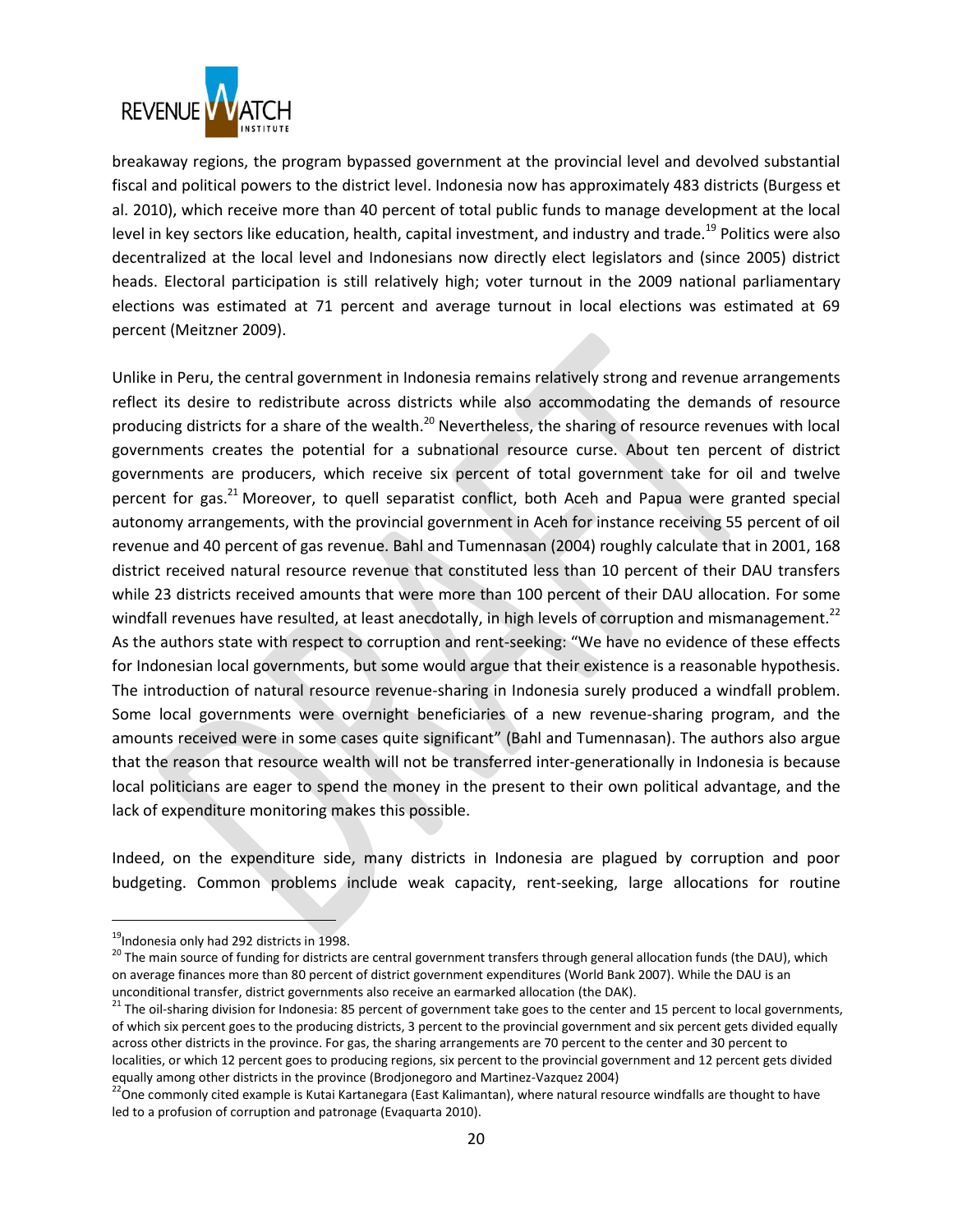

expenditures, poor reflection of policy priorities, and weak legislative oversight. There are a number of obstacles to improving the budgetary process in Indonesia. While the system contains a vehicle for participatory budgeting called the *musrenbang*, many are skeptical about the effectiveness of this mechanism.<sup>23</sup> Several NGOs in Indonesia conduct independent budget monitoring to increase public awareness of poor budgeting practices, but the problems are daunting (KOPPEL 2008; PBET 2008)

The possibility that the resource curse is being localized in Indonesia is also possibly attributable to the weak role of districts in non-resource taxation.<sup>24</sup> The central government is responsible for setting tax rates and collecting revenue. Overall, tax effort (especially income tax effort) is weak in Indonesia; large segments of the population have only had limited exposure to significant formal taxation (Bahl and Tumennasan 2004). District governments receive shares of their natural resource, income and property taxes but have limited authority to raise additional revenue through taxation (Brodjonegoro 2007; Fane 2003; Lewis 2003). Local governments do have authority to raise additional 'local own' revenue (*Pendapatan Asli Daerah,* or PAD), but this is only a small share of revenue at about only 8.5 percent of total district revenue (World Bank 2007). At the same time, weak oversight by the central government has led to the rise of myriad predatory fees at the local level. The most recent legislation in August 2009 rationalized the fiscal system, limiting local governments to a prescribed set of taxes and fees to minimize the proliferation of illicit fees and taxes (Buehler 2009).

#### <span id="page-20-0"></span>**3.2 Conclusion**

 $\overline{\phantom{a}}$ 

The emergence of a resource curse at the subnational level is intimately related to the recent trend towards decentralization in developing countries. Decentralization presents a dimension of the resource curse that has not received attention in a literature that has primarily been focused at the national level. Little is known about how the resource curse shapes, or is shaped by, decentralization. Nonetheless, the experiences of Peru and Indonesia both lend credence to its existence at the subnational level, and suggest that its severity is determined in no small part by the role played by the central government (especially with respect to internalizing the negative aspects of resource wealth), and both the will and ability of local governments to use revenue windfalls wisely. Since local governments in developing countries are often lacking in both, the next section turns to a discussion of how policy and development initiatives can help mitigate the subnational resource curse.

## **Box 1: Methods for Oil Tax Assignment to Subnational Governments Adapted from McClure (2003)**

<sup>23</sup>Musrenbang stands for *musyawarah rencana pembangunan* and refers to a series of consultative meetings on budget priorities that start at the village level and go up to the district level.

<sup>&</sup>lt;sup>24</sup>Bahl and Tumennasan (2004) also find that resource wealth and non-resource taxation is negatively correlated in Indonesia, indicating the two are substitutes.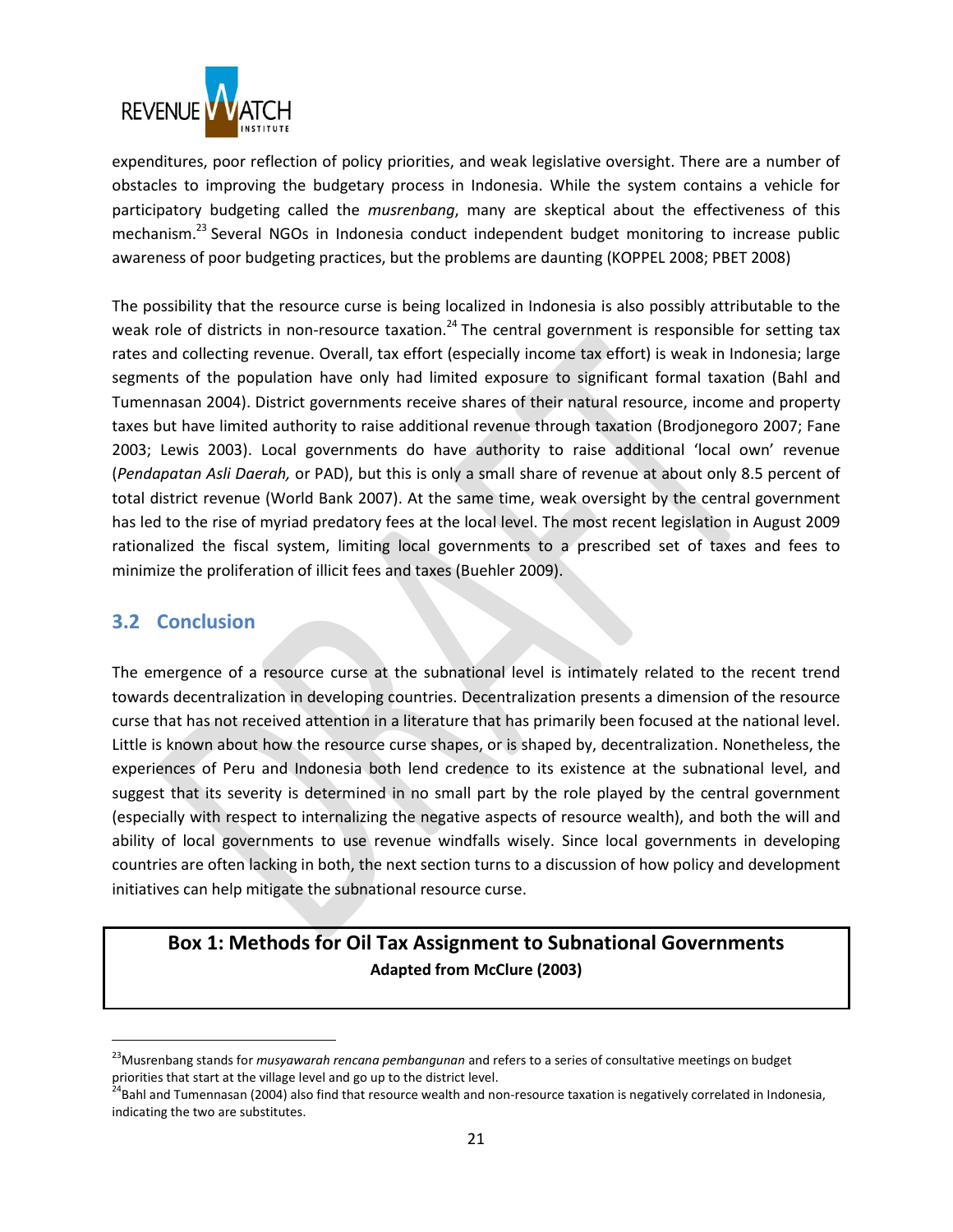

- **Royalties:** A common method of natural resource taxation at the subnational level, royalties are levied as a constant monetary value (specific royalty) or as a constant percentage of output value (ad valorem royalty) (Brosio 2006). While royalties are popular because they are easy to administer, they also can create disincentives for producers to slow extraction or not extract the optimal amount.
- **Subnational (income or rent) taxation/Shared tax bases:** When subnational governments levy taxes on natural resources situated in their jurisdiction. Subnational governments can determine the tax bases and rates (possibly with some constraints). The tax base can also overlap with the national government. Unless severely restricted this approach provides maximum subnational autonomy in taxation of oil and is used in the United States and Canada (McLure 2003). The problem is that these taxes are very difficult to administer directly at the local level and provide a highly unstable source of income for local governments.
- **Subnational surcharges:** Subnational governments collect surcharges on the national tax (or the federal government can collect it for them). Subnational autonomy is greater if the surcharge is levied on the national tax base than on the amount of the national tax.
- **Tax-sharing:** Oil revenue is collected by the central government and redistributed to subnational producing jurisdictions where the subnational government share is related to the oil revenue originating in its territory (the derivation principle).
- **Revenue-sharing:** Oil revenue is collected by the central government and redistributed to producing and/or non-producing regions on the basis of a formula. The central government can use this arrangement to offset horizontal regional inequalities due to the high concentration of natural resources in specific jurisdictions.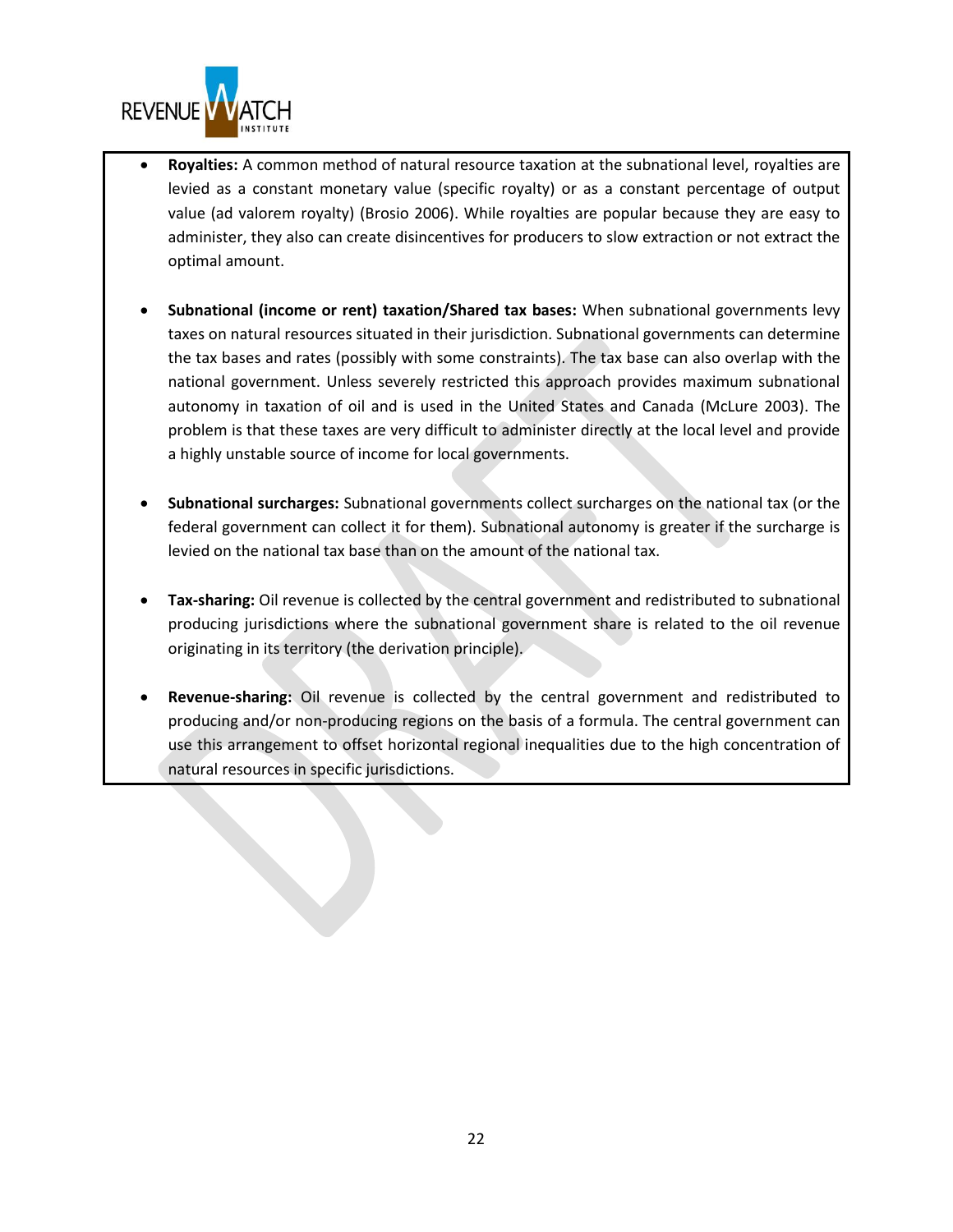

## Table 1: **Four Methods of Assigning Oil Tax Revenues to Subnational Governments: Effects**

| (reproduced from Table 8.2 in McLure (2003) |                              |             |         |          |  |  |  |  |
|---------------------------------------------|------------------------------|-------------|---------|----------|--|--|--|--|
|                                             | Method of Revenue Assignment |             |         |          |  |  |  |  |
| Effects                                     | Separate legislation         | Subnational | Tax     | Revenue  |  |  |  |  |
|                                             | and administration           | surcharges  | sharing | sharing  |  |  |  |  |
| Subnational fiscal autonomy over:           |                              |             |         |          |  |  |  |  |
| Tax base                                    | Yes                          | No          | No.     | No       |  |  |  |  |
| Tax rates                                   | Yes                          | Yes         | No      | No       |  |  |  |  |
| Administration                              | Yes                          | Possibly    | No      | No       |  |  |  |  |
| Duplication/costs of compliance, admin      | Potentially high             | Low         | Low     | Low      |  |  |  |  |
| Reduction of fiscal disparities             | None                         | None        | None    | Possible |  |  |  |  |

| Table 2: Classification of Oil-Revenue Assignments in Unitary and Federal Countries                                 |  |  |  |  |  |  |  |  |
|---------------------------------------------------------------------------------------------------------------------|--|--|--|--|--|--|--|--|
| (reproduced from Table 2 in Ahmad and Mottu (2002)                                                                  |  |  |  |  |  |  |  |  |
| <b>Full decentralization</b><br><b>Shared revenue bases</b><br><b>Full centralization</b><br><b>Revenue sharing</b> |  |  |  |  |  |  |  |  |
| Colombia (D)<br>Algeria<br>Unitary                                                                                  |  |  |  |  |  |  |  |  |
| Ecuador (C)<br>Azerbaijan<br>countries                                                                              |  |  |  |  |  |  |  |  |
| <b>Bahrain</b><br>Indonesia (since 2001) (C)                                                                        |  |  |  |  |  |  |  |  |
| Indonesia (until 2000)<br>Kazakhstan                                                                                |  |  |  |  |  |  |  |  |
| Iran                                                                                                                |  |  |  |  |  |  |  |  |
| Iraq                                                                                                                |  |  |  |  |  |  |  |  |
| Kuwait                                                                                                              |  |  |  |  |  |  |  |  |
| Libya                                                                                                               |  |  |  |  |  |  |  |  |
| Norway                                                                                                              |  |  |  |  |  |  |  |  |
| Oman                                                                                                                |  |  |  |  |  |  |  |  |
| Qatar                                                                                                               |  |  |  |  |  |  |  |  |
| Saudi Arabia                                                                                                        |  |  |  |  |  |  |  |  |
| United Kingdom                                                                                                      |  |  |  |  |  |  |  |  |
| Yemen                                                                                                               |  |  |  |  |  |  |  |  |
| Federal<br><b>United Arab</b><br>Canada<br>Mexico (C)                                                               |  |  |  |  |  |  |  |  |
| <b>United States</b><br>Emirates (1/)<br>Nigeria (D)<br>countries                                                   |  |  |  |  |  |  |  |  |
| Russia (D)                                                                                                          |  |  |  |  |  |  |  |  |
| Venezuela (D)                                                                                                       |  |  |  |  |  |  |  |  |

1/ Upward revenue-sharing arrangement

C: Centralizing arrangement

D: Decentralizing arrangement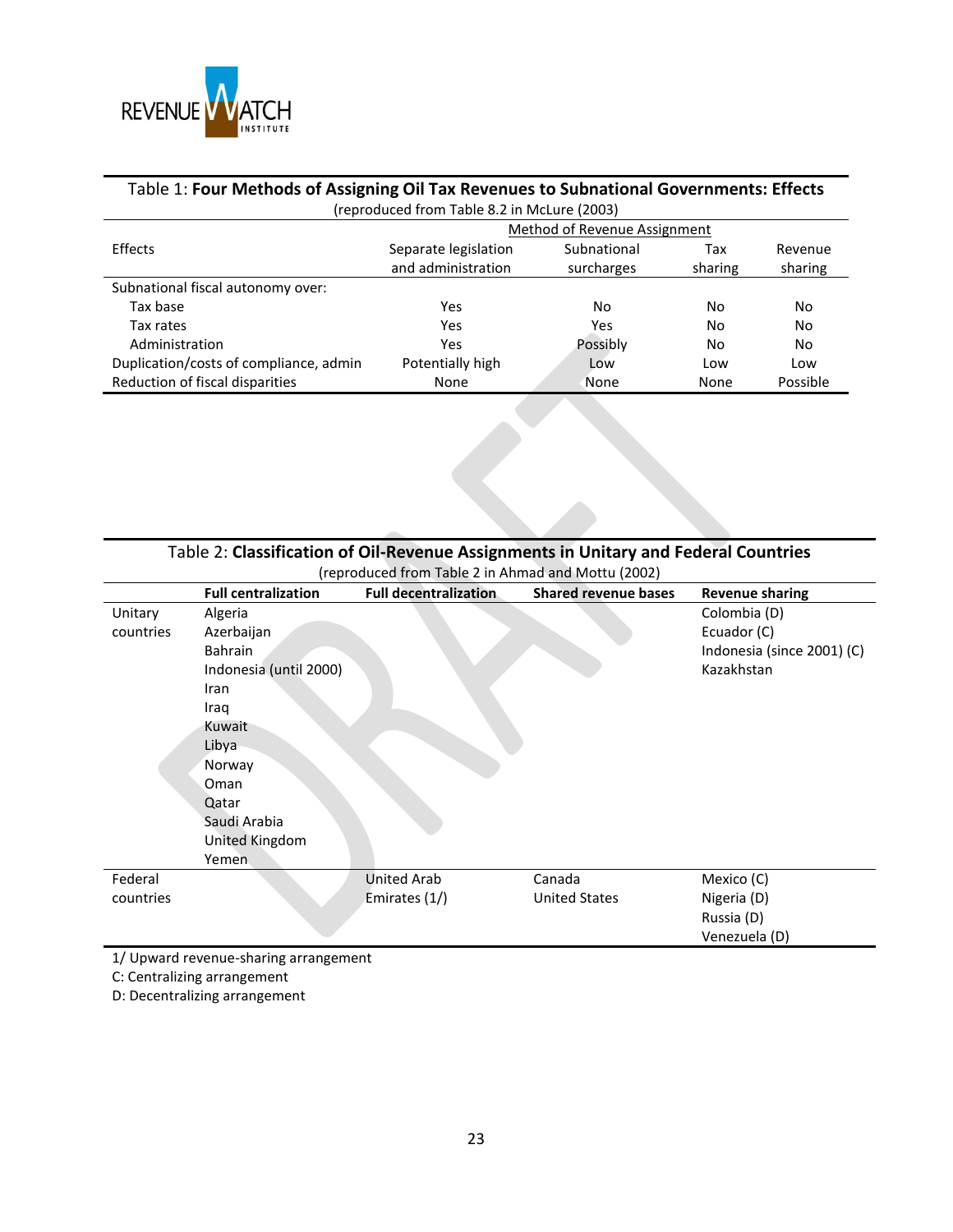

# <span id="page-23-0"></span>**4 Policy and Development Interventions for Mitigating the Subnational Resource Curse**

In this section, I review policy and development interventions that could help to alleviate the resource curse at the subnational level. Given the growing autonomy of resource rich localities since decentralization, I focus on palliatives at the local level. Appropriate interventions should consider both (a) the lack of capacity at the local level to cope with revenue windfalls, and (b) the plausible lack of political will to manage resource revenues wisely in the context of rent-seeking opportunities and weak accountability. In particular, I discuss: (1) efforts to promote transparency and accountability; (2) capacity-building efforts for local governments; (3) local wealth accounts; and (4) direct cash transfers to citizens.

#### <span id="page-23-1"></span>**4.1 Transparency & Accountability**

It is widely agreed that transparency is vital to mitigating the resource curse. Greater revenue transparency has topped the policy agenda for resource rich countries and has been the focal point of the Extractive Industries Transparency Initiative (EITI). While EITI promotes revenue transparency at the national level, local level governments do not automatically benefit from this. Moreover, the obstacles to revenue transparency at the local level are not fully appreciated. Often raised by local actor is the concern that self-interested actors at the national level are not being honest about subnational government take. While one might expect there to be no difference between resource transfers and other central transfers in this regard, transfers likely vary less from year-to-year, are possibly based on more transparent data. It is also possible that resource revenues are tabulated by a different government ministry—and one more prone to collusion with firms—than the ministries that administer standard transfers.

While revenue transparency is necessary, it is not sufficient for those seeking to combat corruption, rent-seeking and weak accountability; expenditure transparency is necessary as well. Kolstad and Wiig (209) claim that the focus on revenue transparency as key to reducing corruption has been misplaced. They argue that instead transparency reform should focus on increasing access to information that reduces rent-seeking and patronage. Numerous recent studies, many using experimental methods, have shown that expenditure transparency can have a notable impact on political engagement, accountability and government performance. Reinikka and Svensson (2003) show that media access enabled parents and teachers to reduce local government capture of school funds from 80 percent to less than 20 percent in Uganda over a six year period (1996-2001). Using randomized audits at the municipal level in Brazil, Ferraz and Finan (2008) find that reports revealing corruption had a significant negative impact on incumbent reelection probabilities. In a transparent budgeting campaign in Mexico, Chong et al (2010) demonstrate that reports of corruption decreased turnout in municipal elections but that information on low allocations to poor areas increased turnout and decreased incumbent support. Similar results are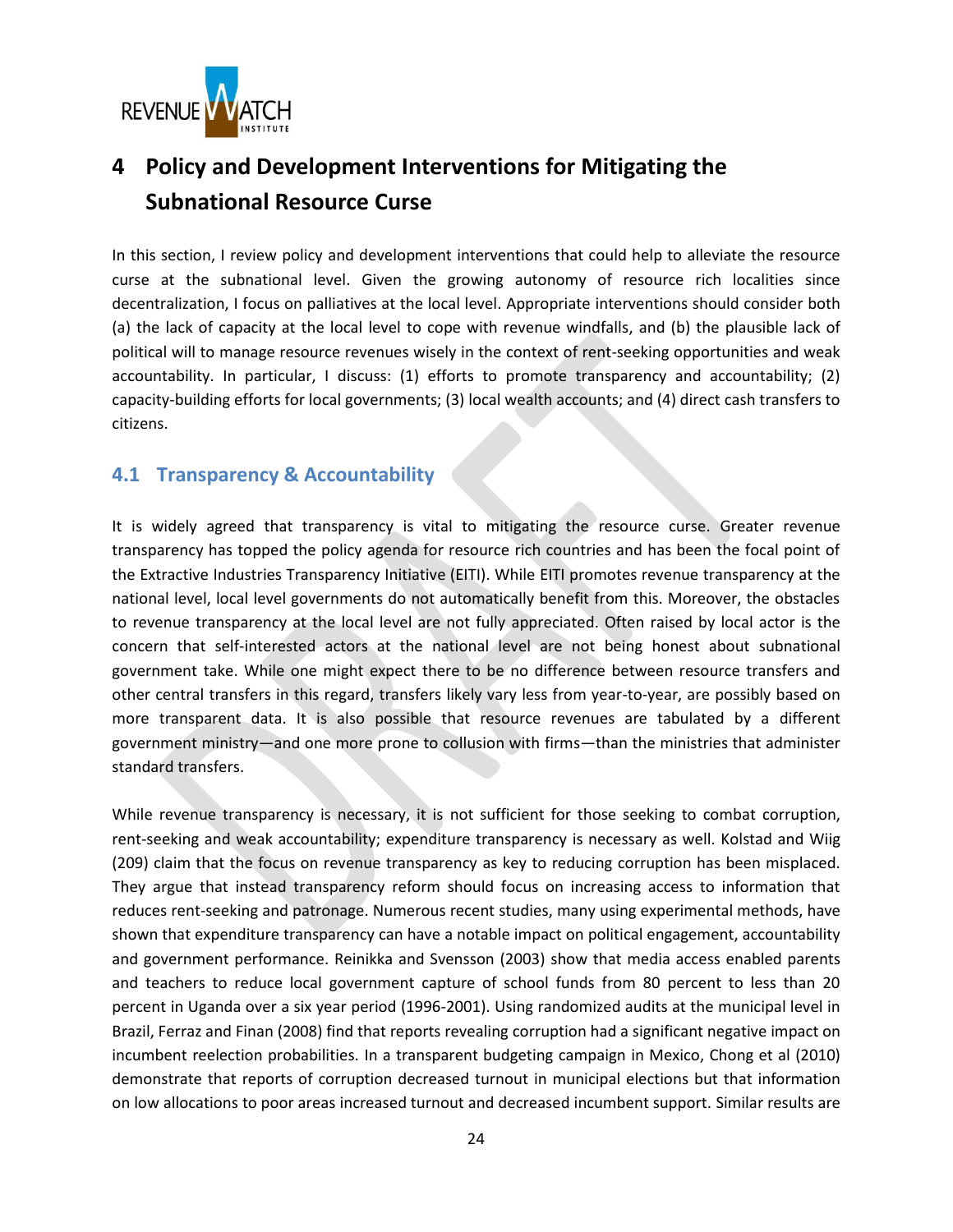

found by Banerjee et al (2010) who show that voters are sophisticated when it comes to judging politicians on their performance in different spending categories. Finally, Paler (2011) shows that expenditure transparency can have a significant impact on citizen political engagement and demand for good government in windfall environments, alleviating concerns that the lack of taxation weakens citizen incentives to act on greater transparency in public spending.

Crucially, while local government leaders have a strong incentive to promote revenue transparency visà-vis the central government and firms, they do not necessarily have an interest in improving expenditure transparency. Expenditure transparency constrains the ability of self-interested local leaders to engage in rent-seeking. This highlights the important role that civil society and the media play in investigating the use of budget funds and reporting it to the public. Moreover, in many developing countries citizens require not only better information but also better access to elected politicians. Programs that strengthen linkages between citizens and their elected representatives—such as SMS complaints systems or more traditional town hall meetings—are predicted to improve the bidirectional flow of information and generate pressure on politicians between elections. Information and communication are crucial elements of effective accountability and help strengthen the incentive for politicians to work in the best interest of the public.

Another arena in which information is important is in moderating public expectations about spending during booms (Gelb and Grasmann 2010). As discussed in the case of Peru (Section [2.3\)](#page-13-0), natural resources can raise expectations about public spending, increasing pressure on politicians to spend unwisely, and make citizens more prone to punishing politicians if (even unrealistic) expectations go unmet. The threat of electoral punishment creates disincentives for politicians to engage in prudent spending. Public awareness campaigns that educate citizens about the size of annual resource revenue flows and the dangers of over-spending could result in more constructive pressure on politicians.

#### <span id="page-24-0"></span>**4.2 Capacity-building**

Weak transparency and accountability speak to feeble *incentives* for politicians to use natural resource wealth wisely. It is also possible that local governments simply lack the capacity to manage large revenue windfalls, as described in the case of Peru (Section [3.1\)](#page-18-0). While these concerns can be mitigated to the extent that revenue-sharing programs minimize the dependence of subnational governments on volatile sources of revenue, capacity-building at the local level can be vital. Local governments could benefit from assistance in areas such as planning, budgeting, spending oversight and tax administration. Moreover, local governments could be educated on the socio-economic consequences of resource wealth and encouraged to enact policies specifically designed to counteract the resource curse. Policies and programs that invest in infrastructure and human capital, diversify the local economy, provide social insurance for citizens in times of commodity downturns, and ensure that poor and marginalized segments of the population do not get left behind by rising prices, can help to mitigate negative aspects of resource wealth associated with Dutch Disease (Section [2.1\)](#page-4-1)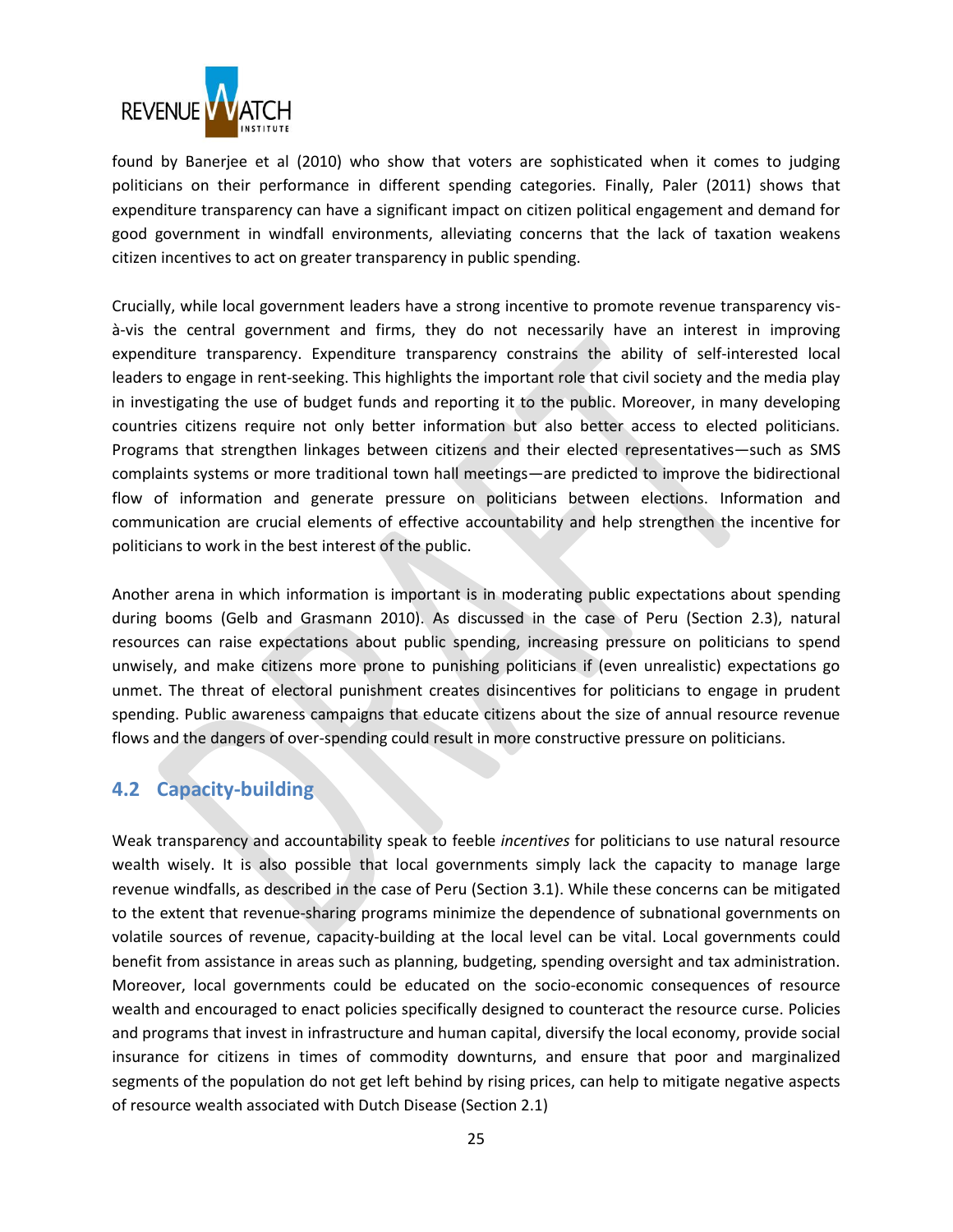

### <span id="page-25-0"></span>**4.3 Local Resource Funds**

Natural Resource Funds (NRFs) have received much attention as a possible counterweight to the resource curse. NRFs are accountants, maintained separately from the budget, into which all or some share of natural resource revenues are automatically deposited. The primarily goals of NRFs are to "facilitate the accumulation of large, volatile, and temporary revenues when times are good; stabilize public spending; and finance public spending when natural resource revenues are no longer flowing in" (Humphreys and Sandbu 2007). While NRFs have primarily been implemented at the national level— Alaska in the United States being the notable example—they could be used at the local level as well if the legal framework allows.

There is great variation in the extent to which resource funds succeed, however (Fasano 2000). Norway is often praised for its well-functioning NRF while Chad's has proven a disaster. One common problem is that political leaders simply re-write the rules and raid the funds when they want to. Humphreys and Sandbu (2007) note that NRFs do not ensure responsible spending and argue that, unless funds get the political economy incentives right, they will not be effective. In particular, politicians facing political competition and a challenger with different priorities have an incentive to overspend in the short-run, even if they would prefer not to. They note that increasing the diversity of political constituencies involved in decision-making over the use of the funds, or outsourcing management of the fund to independent actors, can change the calculus for politicians. Resource funds also have the potential to increase revenue and expenditure transparency insofar as all deposits and transactions are made public knowledge. In short, despite their mixed track record to date, resource funds have potential at both national and subnational levels, but only if designers get the political incentives right.

### <span id="page-25-1"></span>**4.4 Direct Cash Transfers to Citizens**

Often discussed in relation to natural resource funds are proposals to transfer resource wealth directly to citizens, where revenues then may or may not be taxed back through the formal tax system. For Nigeria, Sala-i-Martin and Subramanian (2003) recommend direct transfers and no taxation "to replicate a situation in which the government has no easy access to natural resource revenue." Sandbu (2006), in contrast, proposes a plan in which first distributing resource wealth to citizens and then taxing it back is exactly what produces better governance.

While inefficient on its face, the plan is well-motivated by theory. First, as discussed earlier (Section [2.2.2\)](#page-9-0), taxation is viewed as central to strengthening citizen incentives to monitor and sanction government. Direct transfers convert natural resource wealth into individual income, and Sandbu predicts that this will motivate citizens to hold government accountable: "Tax payments are generally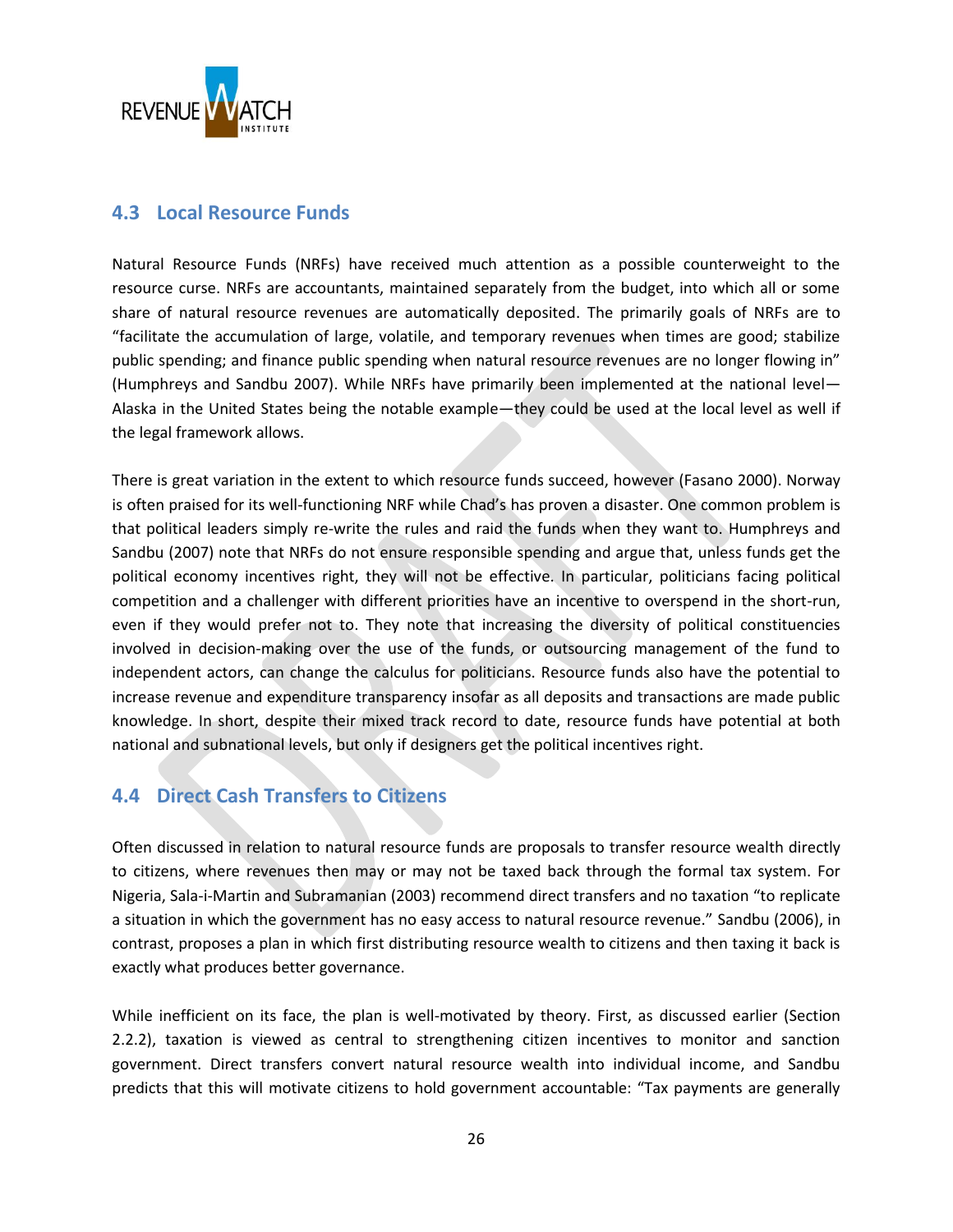

perceived as a cost that people have to pay out of their earnings, and so people have an incentive to hold the government accountable for how it spends 'their' money" (Sandbu 2006). Paler (2011) provides the first empirical evidence to substantiate this claim that citizens indeed feel a stronger incentive to monitor and sanction government when they pay taxes than when revenue comes from windfalls. Sandbu (2006) also argues that direct cash transfers should have a transparency and information effect because transfers will enable citizens to understand revenue windfalls in *per capita* terms and, through firsthand experience, give them a better sense of the volatility inherent in natural resource income. By making citizens more willing and able to oversee spending, politicians face stronger incentives to perform well. Furthermore, the ability to access resource revenues *only* via taxation gives government a reason to build an efficient and effective apparatus for taxing and spending.

Moss (2011) further argues that the logic behind direct cash transfers from oil can be linked to that of conditional or unconditional cash transfer programs as a tool for poverty alleviation. Cash transfer programs, such as Mexico's *Progresa*-*Oportunidades* program and Brazil's *Bolsa Familia*, provide cash payments to low income families, typically in exchange for fulfilling education, health and nutritional requirements. Cash transfer programs have been accompanied by rigorous randomized evaluations, which have established their effectiveness at achieving welfare outcomes. The notion is that natural resource windfalls can be distributed like conditional or unconditional cash transfers to enable citizens to take advantage of public goods and services.

While a promising proposal, several concerns have been raised with respect to distributing resource revenue as direct transfers. First, these programs are designed to enable citizens to take advantage of already existing public services, but these services still need to be made available by government in the first place. Second, Gelb and Grasmann (2010) raise the possibility that direct transfers would encourage citizens to opt for leisure over income, discouraging labor supply and weakening incentives to upgrade skills. Gillies (2010) also notes that direct cash transfers could reinforce patterns of corruption and rentseeking rather than alleviate them.

#### <span id="page-26-0"></span>**4.5 Assessing the Effectiveness of Interventions**

 $\overline{\phantom{a}}$ 

The policy and development initiatives discussed here all seem promising, but little is known about how well they work in practice. In recent years, there has been a growing push in the development community for more rigorous impact evaluations of development interventions and for policy proposals that are better grounded in empirical reality. Much of this attention has been focused on promoting the use of randomized control trials (RCTs) (also called field experiments) (Committee on Evaluation of USAID Democracy Assistance Programs 2008; Evaluation Gap Working Group 2006).<sup>25</sup> Randomized

<sup>&</sup>lt;sup>25</sup> The basic principle behind randomized impact evaluations is that understanding the impact of an intervention requires knowing what would have happened had the intervention not taken place. Once an intervention is implemented, however, it is not possible to go back and assess what would have happened to those who participated had they in fact not received the intervention. What is needed is a control group to serve as a *counterfactual* to the intervention group. Randomization is a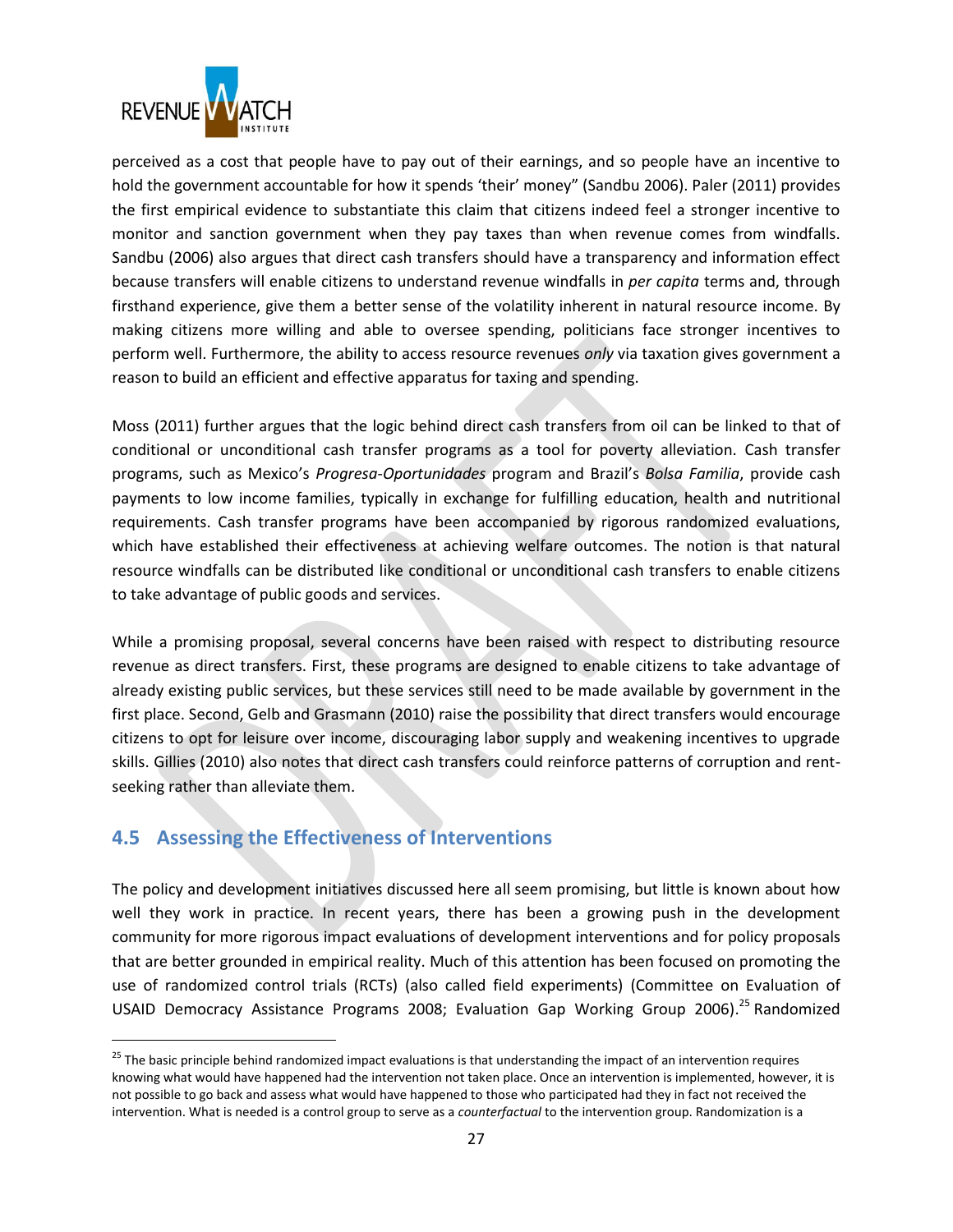

 $\overline{\phantom{a}}$ 

impact evaluations are not always feasible. Basic requirements—for instance, that the intervention is under the control of implementers and that there are a sufficiently large number of treatment and control sites—can be hard to fulfill. Nevertheless, it is often more possible than might be initially thought to design meaningful interventions.

While the number of impact evaluations is growing (Duflo 2007; Humphreys and Weinstein 2009), to date few have directly explored issues of central concern to those seeking to combat the resource curse. Impact evaluations that specifically address the resource curse could help identify: (1) which strategies (of those discussed above) are effective for combating the resource curse; and (2) whether resource wealth conditions the effectiveness of development interventions more generally. A few options include:

- *Transparency and public awareness:* Even as evidence that transparency strengthens citizen participation and accountability grows, little is known about how revenue and spending information mobilizes citizens to become more active keepers of the public purse. In order for transparency to reduce corruption and promote responsible management of resource revenues, citizens need the "*ability to process* the information, and the *ability and incentives* to act on the processed information" (Kolstad and Wiig 209). Information and public awareness campaigns can experiment with strategies for strengthening both the will and ability of citizens to comprehend complex information on revenue and spending. Such campaigns could also explore if information helps build constituencies for responsible resource management and help moderate citizen expectations about the gains from revenue windfalls. Information and public awareness campaigns implemented at the individual or community level readily lend themselves to randomized evaluation.
- *Corporate social responsibility (CSR):* Corporate social responsibility programs are often used by the extractive industry to mitigate tension with local populations and to signal investment in local development. Despite their prominence, there is little concrete evidence of whether CSR programs work and why. Do social stability and welfare benefits come from the provision of material goods, or by establishing more sustained and constructive interaction between local communities and the extractive industry? CSR programs that randomly target local communities in different ways could help provide answers to these questions.
- *Citizen contributions to development:* The notion that revenue windfalls should be transferred directly to citizens and then taxed back by government is rooted in the assumption that paying taxes is salutary for citizen engagement, and collecting taxes is beneficial to government

process in which a pool of candidate participants is randomly assigned to 'treatment' and 'control' groups before the intervention (the treatment) takes place. Randomization ensures that, pre-treatment, these groups are balanced on all characteristics (e.g. education, income, political awareness) that might affect both the treatment and the outcome. Consequently, any post-treatment difference in outcomes across the groups can be attributed solely to the impact of the treatment itself.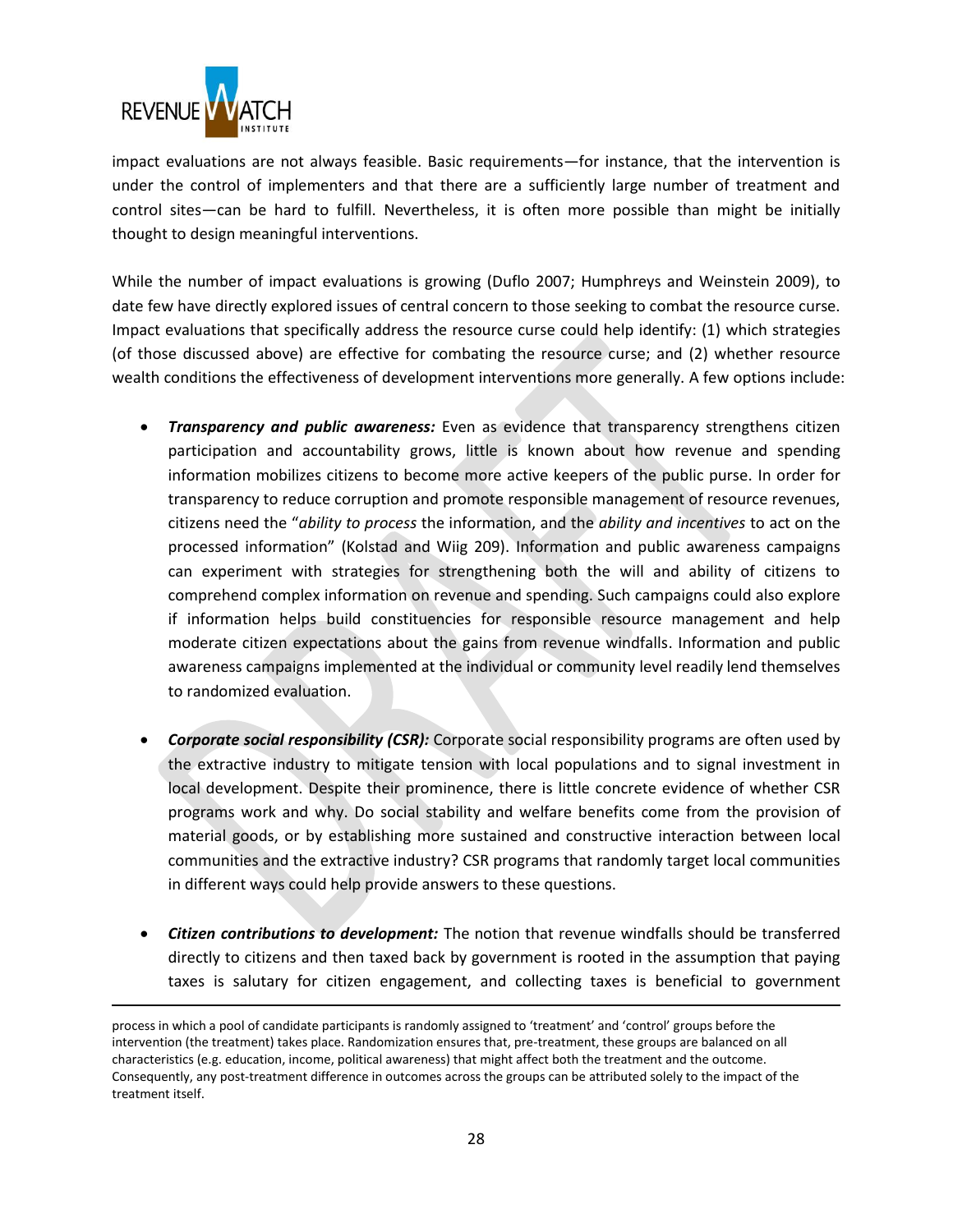

responsiveness and capacity-building. It might be possible to test this proposal at a very local level using community-driven development projects. Community-driven development (CDD) initiatives have been heavily promoted in recent years by the development community; with the World Bank's portfolio at \$7 billion for these programs (Mansuri and Rao 2004). In CDD programs, villages or communities are typically provided with windfall grants (similar to resource revenues) and given the responsibility for project selection and monitoring. Such a setting could be used to test important assumptions and hypotheses underpinning 'oil to cash' proposals. A randomized evaluation of sufficient size could, for example, could compare villages where (a) a local public good is funded entirely through a windfall grant, (b) a local public good is funded entirely through a grant that is first distributed to citizens and then collected back by government, or (c) a local public good is funded through a combination of windfall grant and citizen contributions from their own income. Alternatively, the share of required contributions from community members could be varied to help identify an optimal division between taxation and using cash transfers to enable take up of the public good. While such an evaluation might on the surface seem too remote from the resource curse in focusing on aid grants at the village level, it represents an innovative way to gain leverage on a prominent, but so far untested, policy prescription for combating the resource curse.

An evaluation along these lines could also help to answer questions about whether natural resource wealth conditions the effectiveness of transparency and democracy promotion efforts more broadly. The concern is that reliance on revenue windfalls contributes to citizen apathy and serves to detach politicians from society. Is the impact of transparency and democracy promotion efforts stronger or weaker in resource rich localities compared to resource-poor localities (Paler 2011)? This question could be answered by overlapping a treatment that varied the share of windfall and tax revenues in a local development project (as just described) with another treatment designed to strengthen transparency or accountability in the management of that project.

In sum, there are several ways in which more rigorous impact evaluations could be used to shed light on effective strategies for combating the resource curse at the subnational level. By specifically designing interventions to test policy prescriptions, or by implementing programs with rigorous impact evaluations attached, development and policy organizations are in an advantageous position to deepen knowledge of how the resource curse works, and how it can be overcome.

## <span id="page-28-0"></span>**5 Conclusion: New Aspects of an Old Paradox**

While the resource curse is an old paradox at the country-level, the wave of decentralization in resource rich developing countries in recent years raises concerns about a new localization of the resource curse at the subnational level. The emergence and nature of the subnational resource curse has not yet received substantial attention from academics or policymakers. This paper set out to inform the efforts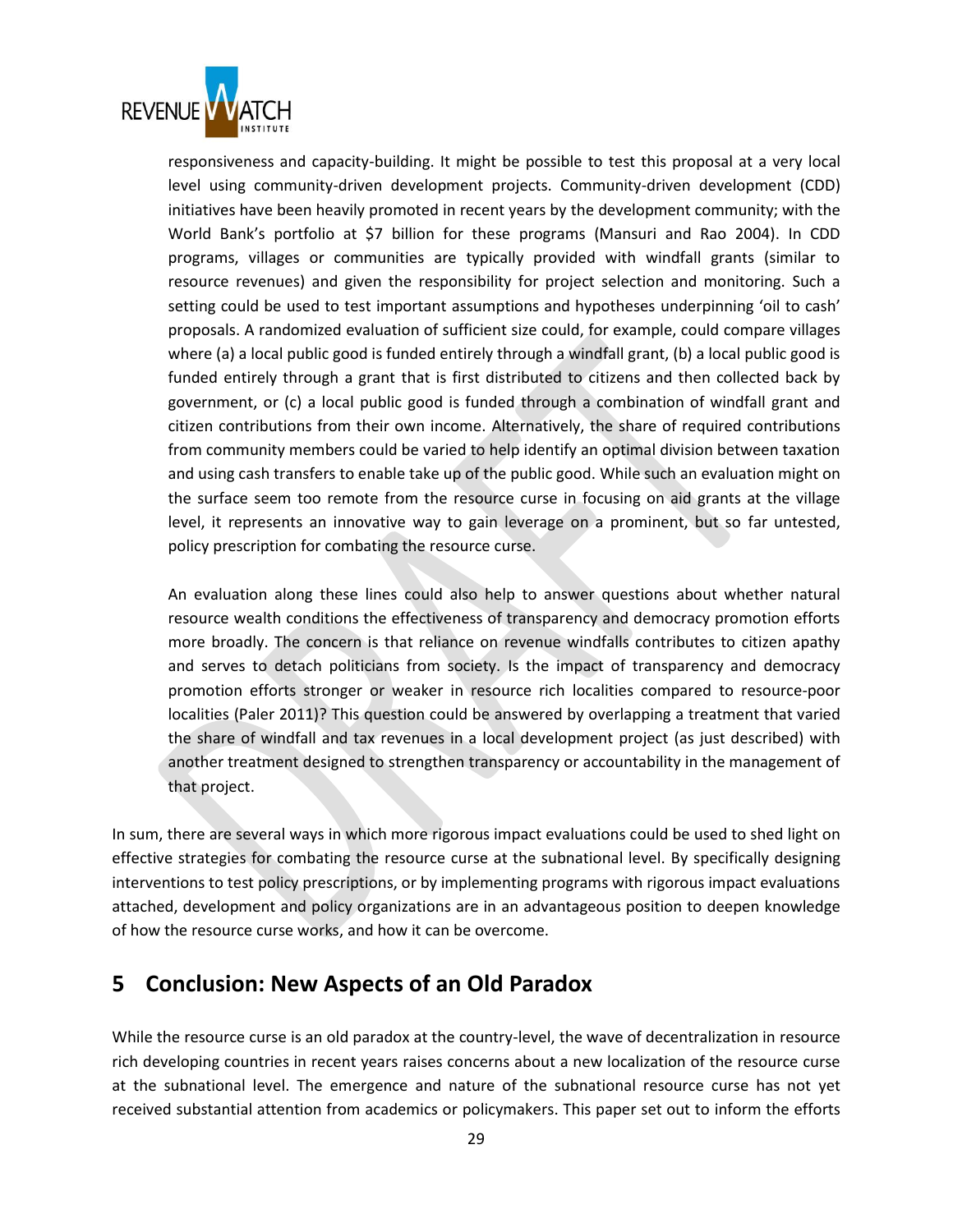

of international and domestic organizations working to combat the resource curse at the subnational level by aiming to answer three questions in particular: Is there now such a thing as a *sub*national resource curse? If so, in what ways is it similar to or different than the national-level resource curse? And, what are the most effective strategies for mitigating it?

This paper shows that, of the three schools of resource curse explanations—economic explanations, political economy explanations, and conflict explanations—all provide relevant hypotheses for how the resource curse might operate at the sub-national level. More empirical work needs to be done to identify how the resource curse works at the subnational level, and in what contexts. Fortunately, as several recent studies (primarily focused on identifying the resource curse at the municipal level in Brazil) have demonstrated, greater attention to the subnational level can provide valuable insights into how the resource curse works more generally.

This call for more research into general mechanisms at the local level tends to emphasize the ways in which the subnational resource curse is simply a new manifestation of an old paradox, however. Undeniably, what differentiates the resource curse at the subnational level is that it both shapes, and is shaped by, the evolving relations between the central government, local governments, producing firms and citizens under decentralization. The central government can play a significant role in mitigating the resource curse at the subnational level, especially by determining how resource revenues flow to rentier regions. Yet, as described in the case of Peru, a weak central government can also exacerbate the localization of the resource curse. Decentralization arrangements can be both a cause and effect of local resource wealth and future research on the subnational resource curse should also focus here.

Finally, not only has the attention paid to the resource curse at the country-level provided insights into the general mechanisms by which natural resources cause under-development but also into policy prescriptions that could alleviate it. Many of these policy and development initiatives—including those that focus on building transparency and accountability, strengthening government capacity, establishing natural resource funds, and providing direct cash transfers to citizens—apply to the local level as well. We should take advantage of this shift in focus to the resource curse at the local level to investigate which strategies for combating the resource curse are most effective. In particular, recent advances in using randomized evaluations to identify the impact of program interventions could fruitfully be brought to bear. Only in this way might the relatively recent localization of resource wealth at the subnational level provide new insights into how to address an old and persistent curse.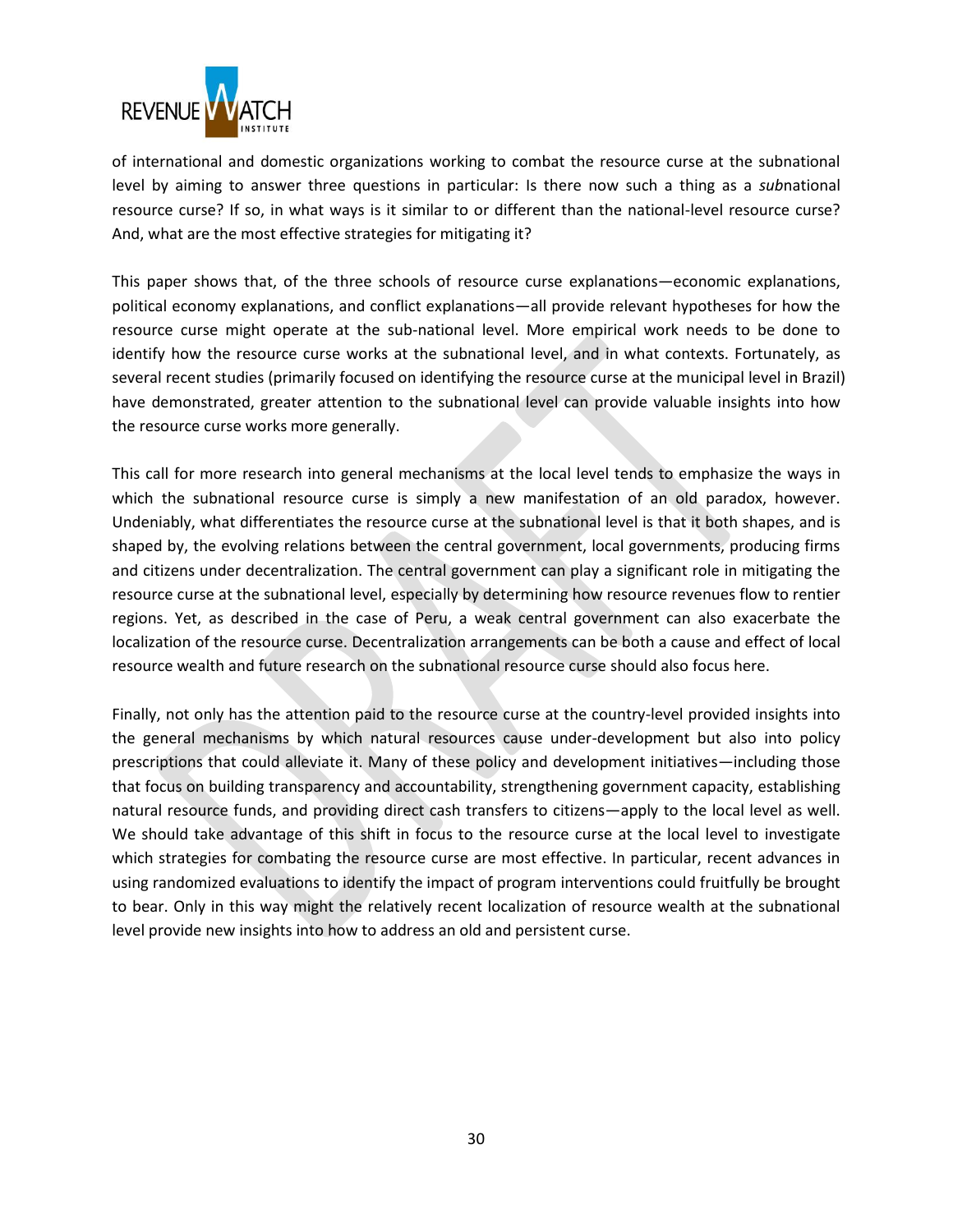

## <span id="page-30-0"></span>**References**

- Acemoglu, Daron and James Robinson and Thierry Verdier. 2004. Kleptocracy and Divide-and-Rule: A Model of Personal Rule. *Journal of the European Economic Association* 2 (2-3):162-192.
- Ahmad, Ehtisham, and Eric Mottu. 2002. Oil Revenue Assignments: Country Experiences and Issues. *IMF Working Paper*.
- Ahmad, Ehtisham, and Eric Mottu. 2003. Oil Revenue Assignments: Country Experiences and Issues. In *Fiscal Policy Formulation and Implementation in Oil-Producing Countries*, edited by J. M. a. R. O. a. A. F. Davis. Washington, D.C.: International Monetary Fund.
- Ahmad, Ehtisham, and N. H. Stern. 1991. *The theory and practice of tax reform in developing countries*. Cambridge [England] ; New York: Cambridge University Press.
- Anderson, Lisa. 1987. The State in the Middle East and North Africa. *Comparative Politics* 20 (1):1-18.
- Arellano-Yanguas, Javier. 2008. A Thoroughly Modern Resource Curse? The New Natural Resource Policy Agenda and the Mining Revival in Peru. *IDS Working Paper 300*.
- Auty, R. M. 1993. *Sustaining development in mineral economies : the resource curse thesis*. London ; New York: Routledge.
- Bahl, Roy, and Bayar Tumennasan. 2004. How should revenues from natural resources be shared in Indonesia. In *Reforming Intergovernmental Fiscal Relations and the Rebuilding of Indonesia*, edited by J. Alm, J. Martinez-Vazquez and S. M. Indrawati: Edward Elgar Publishing Limited.
- Baland, Jean-Marie and Patrick Francois. 2000. Rent-seeking and resource booms. *Journal of Development Economics* 61:527-542.
- Banerjee, Abhijit, Selvan Kumar, Rohini Pande, and Felix Su. 2010. Do Informed Voters Make Better Choices? Experimental Evidence from Urban India.
- Bardhan, Pranab. 2002. Decentralization of Governance and Development. *Journal of Economic Perspectives* 16 (4):185-205.
- Bates, Robert, and D. Lien. 1985. A Note on Taxation, Development and Representative Government. *Politics and Society* 14 (1):53-70.
- Beblawi, Hazem, and Giacomo Luciani. 1987. *The Rentier State*, *Nation, state, and integration in the Arab world*. London: Croom Helm.
- Beramendi, Pablo. 2007. Inequality and the Territorial Fragmentation of Solidarity. *International Organization* 61:783-820.
- Besley, Timothy. 2006. *Principled Agents? The Political Economy of Good Government*. Oxford: Oxford University Press.
- Bornhost, Fabian, Sanjeev Gupta, and John Thornton. 2008. Natural Resource Endowments, Governance, and the Domestic Revenue Effort: Evidence from a Panel of Countries. *IMF Working Paper*.
- Brautigam, Deborah, Odd-Helge Fjeldstad, and Mick Moore. 2008. *Taxation and state-building in developing countries : capacity and consent*. Cambridge ; New York: Cambridge University Press.
- Brennan, Geoffrey, and James M. Buchanan. 1980. *The power to tax : analytical foundations of a fiscal constitution*. Cambridge: Cambridge University Press.
- Brodjonegoro, Bambang. 2007. Three Years of Fiscal Decentralization in Indonesia: Department of Economics, University of Indonesia.
- Brodjonegoro, Bambang, and Jorge Martinez-Vazquez. 2004. An Analysis of Indonesia's Transfer System: Recent Performance and Future Prospects. In *Reforming Intergovernmental Fiscal Relations and the Rebuilding of Indonesia*, edited by J. Alm, J. Martinez-Vazquez and S. M. Indrawati: Edward Elgar.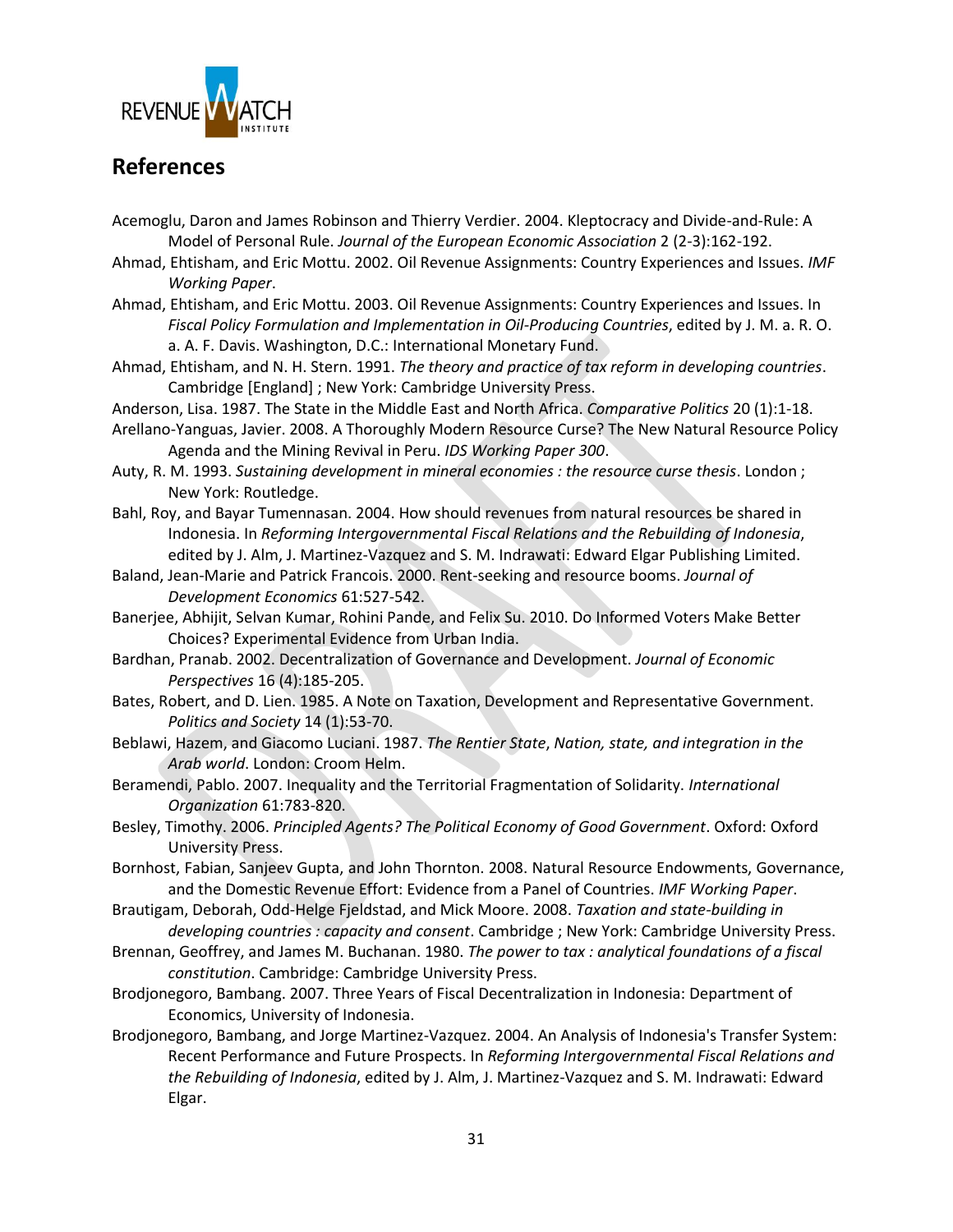

- Brollo, Fernanda, Tommaso Nannicini, Roberto Perotti, and Guido Tabellini. 2010. The Political Resource Curse. In *National Bureau of Economic Research*: Working Paper 15705.
- Brosio, Giorgio. 2003. Oil Revenue and Fiscal Federalism. In *Fiscal Policy Formulation and Implementation in Oil-Producing Countries*, edited by J. M. a. R. O. a. A. F. Davis. Washington, D.C.: International Monetary Fund.
- Brosio, Giorgio. 2006. The assignment of revenue from natural resources. In *Handbook of Fiscal Federalism*, edited by E. Ahmad and G. Brosio: Edward Elgar Publishing Inc.
- Brosio, Giorgio. 2008. The assignment of revenue from natural resources. In *The Handbook of Fiscal Federalism*, edited by E. Ahmad and G. Brosio.
- Buehler, Michael. 2009. The New Regional Taxation Law: An End to Predatory Taxation? *The Van Zorge Report* XI (8).
- Burgess, Robin, Matthew Hansen, Ben Olken, and Peter Potapov. 2010. The Political Economy of Deforestation in the Tropics.
- Caselli, Francesco, and Guy Michaels. 2009. Do Oil Windfalls Improve Living Standards? Evidence from Brazil. In *NBER Working Paper Series*. Cambridge: National Bureau of Economic Research.
- Chaudhry, Kiren. 1997. *The Price of Wealth: Economics and Institutions in the Middle East*. Ithaca: Cornell University Press.
- Chong, Alberto, Anna De La O, Dean Karlan, and Leonard Wantchekon. 2010. Information Dissemination and Local Governments' Electoral Returns, Evidence from a Field Experiment in Mexico.
- Collier, Paul, and Anke Hoeffler. 2004. Greed and Grievance in Civil War. *Oxford Economic Papers* 56:593-595.
- Committee on Evaluation of USAID Democracy Assistance Programs. 2008. *Improving Democracy Assistance: Building Knowledge through Evaluations and Research*. Washington, D.C.: National Academies Press.
- Cordon, Max, and Peter Neary. 1982. Booming Sector and De-Industrialization in a Small Open Economy. *The Economic Journal* 92 (368):852-848.
- Dalgaard, Carl-Johan, and Ola Olsson. 2006. Windfall Gains, Political Economy, and Economic Development. *Working Papers in Economics* 223.
- Desai, Raj, Lev Freinkman, and Itzhak Goldberg. 2005. Fiscal federalism in rentier regions: Evidence from Russia. *Journal of Comparative Economics* 33:814-834.
- Duflo, Esther. 2007. Field Experiments in Development Economics. In *World Congress of the Econometric Society*.
- Evaluation Gap Working Group, The. 2006. When Will We Ever Learn? Improving Lives through Impact Evaluation: The Center for Global Development.
- Evaquarta, Rosa. 2010. Corrupting Politics. *Inside Indonesia* Jan-March.
- Falleti, Tulia. 2005. A Sequential Theory of Decentralization: Latin American Cases in Comparative Perspective. *American Political Science Review* 99 (3):327-346.
- Fane, George. 2003. Change and Continuity in Indonesia's New Fiscal Decentralization Arrangements. *Bulletin of Indonesian Economic Studies* 39 (1):159-76.
- Fasano, Ugo. 2000. Review of the Experience with Oil Stabilization and Savings Funds in Selected Countries. *IMF Working Paper*.
- Fearon, James, and David Laitin. 2003. Ethnicity, Insurgency and Civil War. *American Political Science Review* 97 (1):75-90.
- Ferraz, Claudio and , and Frederico Finan. 2008. Exposing Corrupt Politicians: The Effects of Brazil's Publicly Released Audits on Electoral Outcomes. *Quarterly Journal of Economics*.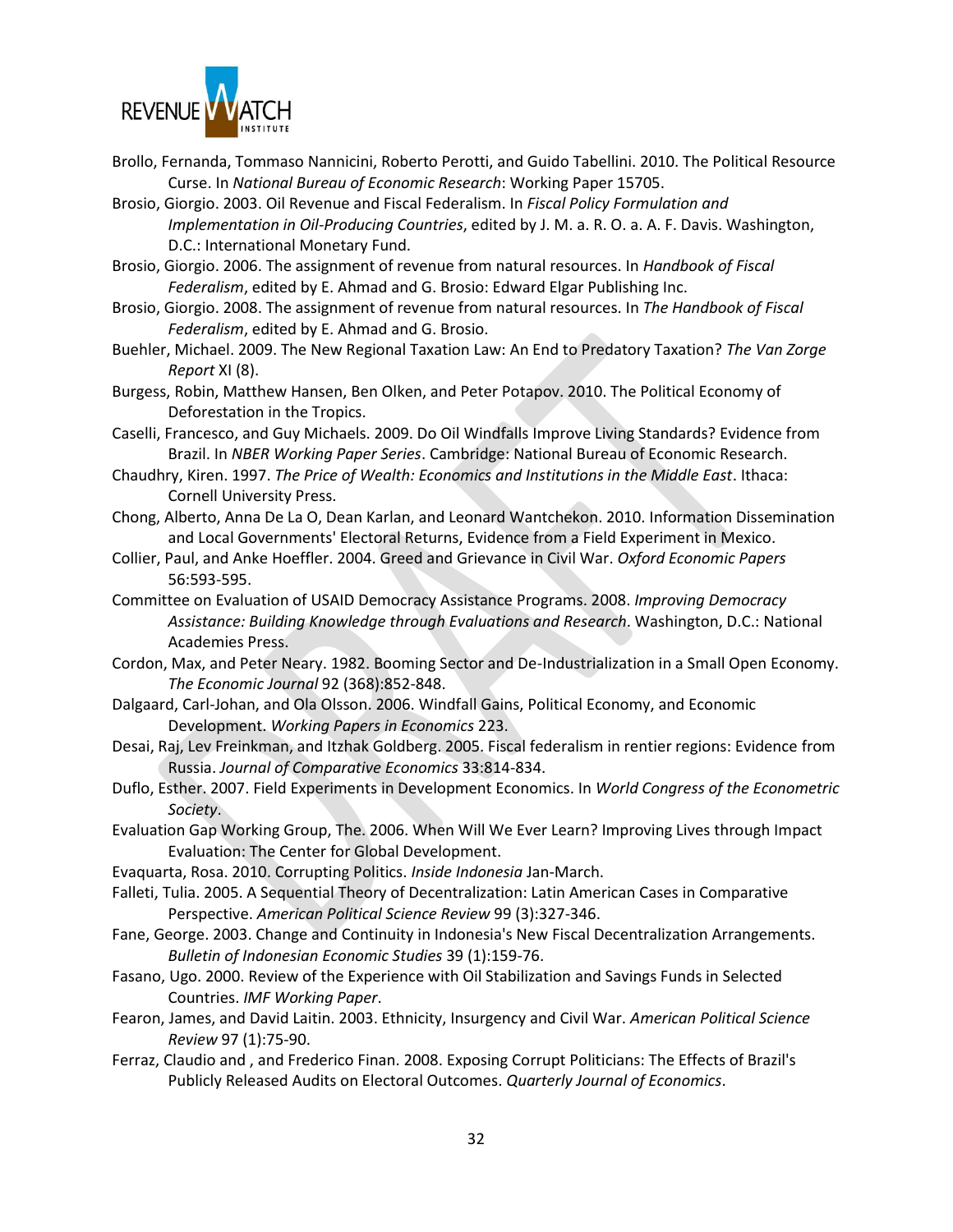

- Freinkman, Lev, and Alexander Plekhanov. 2009. Fiscal Decentralization in Rentier Regions: Evidence from Russia. *World Development* 37 (2):500-512.
- Gelb, Alan, and Sina Grasmann. 2010. How Should Oil Exporters Spend their Rents? *Center for Global Development Working Paper 221*.
- Gillies, Alexandra. 2010. Giving Money Away? The Politics of Direct Distribution in Resource Rich States. *Center for Global Development Working Paper 231*.
- Gylfason, T, T. Herbertsson, and G. Zoega. 1999. A Mixed Blessing: Natural Resources and Economic Growth. *Macroeconomic Dynamics* 3:204-225.
- Haber, Stephen and Victor Menaldo. 2009. Do Natural Resources Fuel Authoritarianism? A Reappraisal of the Resource Curse.
- Humphreys, Macartan. 2005. Natural Resources, Conflict and Conflict Resolution: Uncovering the Mechanisms. *Journal of Conflict Resolution* 49 (4).
- Humphreys, Macartan, Jeffrey Sachs, and Joseph Stiglitz, eds. 2007. *Escaping the Resource Curse*. New York: Columbia University Press.
- Humphreys, Macartan, and Martin Sandbu. 2007. The Political Economy of Natural Resource Funds. In *Escaping the Resource Curse*, edited by M. Humphreys, J. Sachs and J. Stiglitz: Columbia University Press.
- Humphreys, Macartan, and Jeremy Weinstein. 2009. Field Experiments and the Political Economy of Development. *Annual Review of Political Science* 12:367-78.
- Huntington, Samuel. 1991. *The Third Wave: Democratization in the Late Twentieth Century*, *Julian J. Rothbaum distinguished lecture series; 4*. Norman: University of Oklahoma Press.
- Jones Luong, Pauline, and Erica Weinthal. 2010. *Oil is Not a Curse: Ownership Structure and Institutions in Soviet Successor States*: Cambridge University Press.
- Kolstad, Ivar, and Arne Wiig. 209. Is Transparency the Key to Reducing Corruption in Resource-Rich Countries? *World Development* 37 (3):521-532.
- KOPPEL. 2008. Traffic Light APBD: Advokasi Anggaran di Sulawesi.
- Leite, Carlos , and Jens Weidemann. 1999. Does Mother Nature Corrupt? Natural Resources, Corruption, and Economic Growth. *IMF Working Paper*.
- Levi, Margaret. 1988. *Of Rule and Revenue*, *California series on social choice and political economy; 13*. Berkeley: University of California Press.
- Lewis, Blane. 2003. Tax and Charge Creation by Regional Governments Under Fiscal Decentralization: Estimates and Explanations. *Bulletin of Indonesian Economics Studies* 39 (2):177-192.
- Litschig, Stephan. 2008. Intergovernmental Transfers and Elementary Education: Quasi-Experimental Evidence from Brazil, Universitat Pompeu Fabra.
- Litschig, Stephan and Morrison, Kevin. 2009. Intergovernmental Transfers and Election Outcomes: Quasi-Experimental Evidence from Brazilian Municipal Executive Elections 1982-1988.
- Magud, Nicolas, and Sebastian Sosa. 2010. When and Why Worry about Real Exchange Rate Appreciation? The Missing Link between Dutch Disease and Growth. In *IMF Working Paper*.
- Mahdavi, Hossein. 1970. The Pattern and Problems of Economic Development in Rentier States: The Case of Iran. In *Studies in the Economic History of the Middle East*, edited by M. Cook. London: Oxford University Press.
- Mansuri, Ghazala, and Vijayendra Rao. 2004. Community-Based and -Driven Development: A Critical Review. *World Bank Research Observer* 19 (1):1-39.
- McLure, Charles. 2003. The Assignment of Oil Tax Revenue. In *Fiscal Policy Formulation and Implementation in Oil-Producing Countries*, edited by J. M. a. R. O. a. A. F. Davis. Washington, D.C.: International Monetary Fund.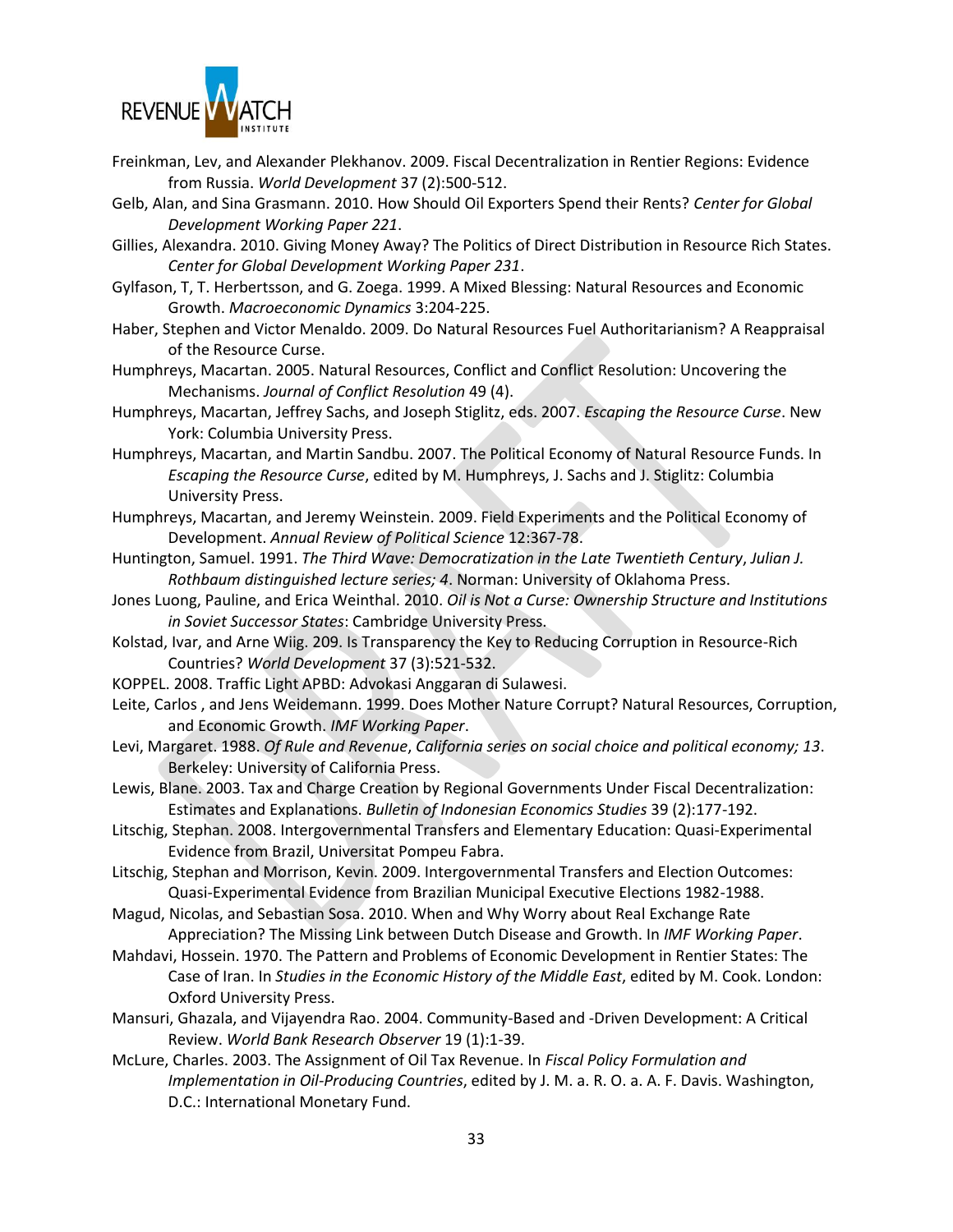

- Mehlum, Halvor, Karl Moene, and Ragnar Torvik. 2006. Institutions and the Resource Curse. *The Economic Journal* 116:1-19.
- Meitzner, Marcus. 2009. Indonesia's 2009 Elections: Populism, Dynasties and the Consolidation of the Party System. *Lowy Institute for International Policy*.

Michaels, Guy. 2007. The Long Term Consequences of Resource Based Specialization.

- Monteiro, Joana , and Claudio Ferraz. 2009. Resource Booms and Voracious Politicians: The Effects of Oil Shocks on Patronage, Rent-seeking, and Elections.
- Moore, Mick. 1998. Death without Taxes: Democracy, State Capacity, and Aid Dependence in the Fourth World. In *The Democratic Developmental State*, edited by M. Robinson and G. White. Oxford: Oxford University Press.
- Moore, Mick. 2001. Political Underdevelopment: What Causes 'Bad Governance'? *Public Management Review* 3 (3):1-34.
- Moore, Mick. 2004. Taxation and the Political Agenda, North and South. *Forum for Development Studies*.
- Moore, Mick, and Lisa Rakner, eds. 2002. *The New Politics of Taxation and Accountability*. 3 ed. Vol. 33, *IDS Bulletin*. Sussex: Institute of Development Studies.
- Moore, Mick, and Aaron Schneider. 2004. Taxation, Governance and Poverty: Where do the Middle Income Countries Fit? *IDS Working Paper 230*.
- Moss, Todd. 2011. Oil to Cash: Fighting the Resource Curse through Cash Transfers. *Center for Global Development Working Paper 237*.
- North, Douglass , and Barry Weingast. 1989. Constitutions and Commitment: The Evolution of Institutions Governing Public Choice in Seventeenth-Century England. *Journal of Economic History* XLIX (4):803-832.
- Paler, Laura. 2011. Empowering Citizes to Combat the Resource Curse: An Experiment in Taxation and Transparency.
- PBET. 2008. Manual Advokasi Masyarakat Sipil dan Siklus Anggaran Daerah.
- Prebisch, Raul. 1950. *The Economic Development of Latin America and its Principal Problems*. Lake Success, NY: United Nations.
- Reinikka, Ritva, and Jakob Svensson. 2003. The Power of Information: Evidence from a Newspaper Campaign to Reduce Capture.
- Robinson, James, Ragnar Torvik, and Thierry Verdier. 2006. Political foundations of the resource curse. *Journal of Development Economics* 79:447-468.
- Ross, Michael. 1999. The Political Economy of the Resource Curse. *World Politics* 51 (1):297-322.
- Ross, Michael. 2001. Does Oil Hinder Democracy? *World Politics* 53 (3):325-61.
- Ross, Michael. 2004a. Does Taxation Lead to Representation? *British Journal of Political Science* 34:229- 249.
- Ross, Michael. 2004b. How does natural resource wealth influence civil war? Evidence from 13 cases. *International Organization* 58 (1):35-67.
- Rosser, Andrew. 2006. The Political Economy of the Resource Curse: A Literature Survey. In *Institute of Development Studies*: Centre for the Future State.
- Sachs, Jeffrey, and Andrew Warner. 1997. Natural Resource Abundance and Economic Growth. *Center for International Development and Harvard Institute for International Development*.
- Sachs, Jeffrey, and Andrew Warner. 2001. The curse of natural resources. *European Economic Review* 45:827-838.
- Sala-i-Martin, Xavier, and Arvind Subramanian. 2003. Addressing the Natural Resource Curse: An Illustration from Nigeria. *IMF WOrking Paper*.